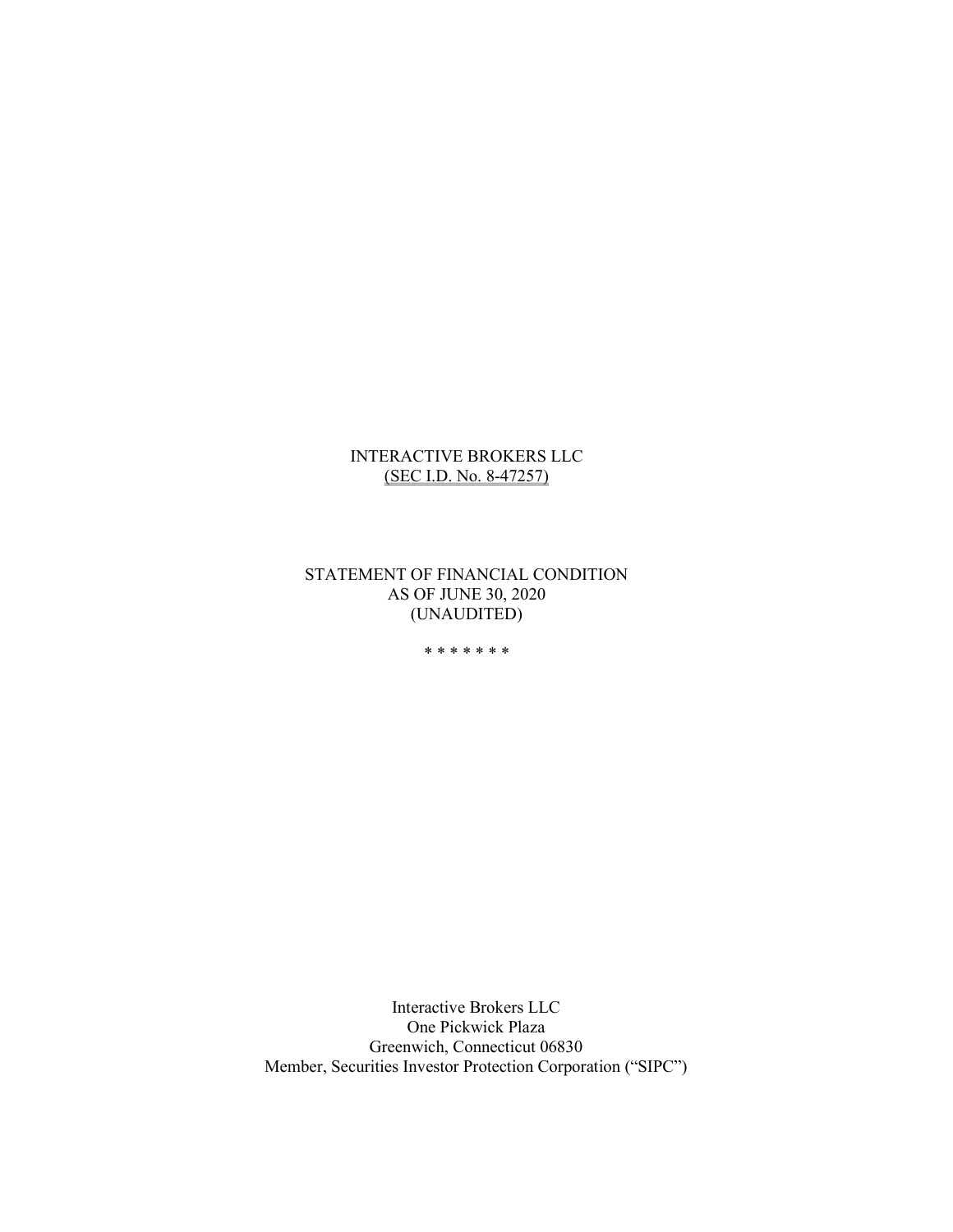# INTERACTIVE BROKERS LLC

# Table of Contents

| Unaudited Statement of Financial Condition.          |  |
|------------------------------------------------------|--|
| Notes to Unaudited Statement of Financial Condition. |  |

<u> 1980 - Johann Barn, mars an t-Amerikaansk politiker (</u>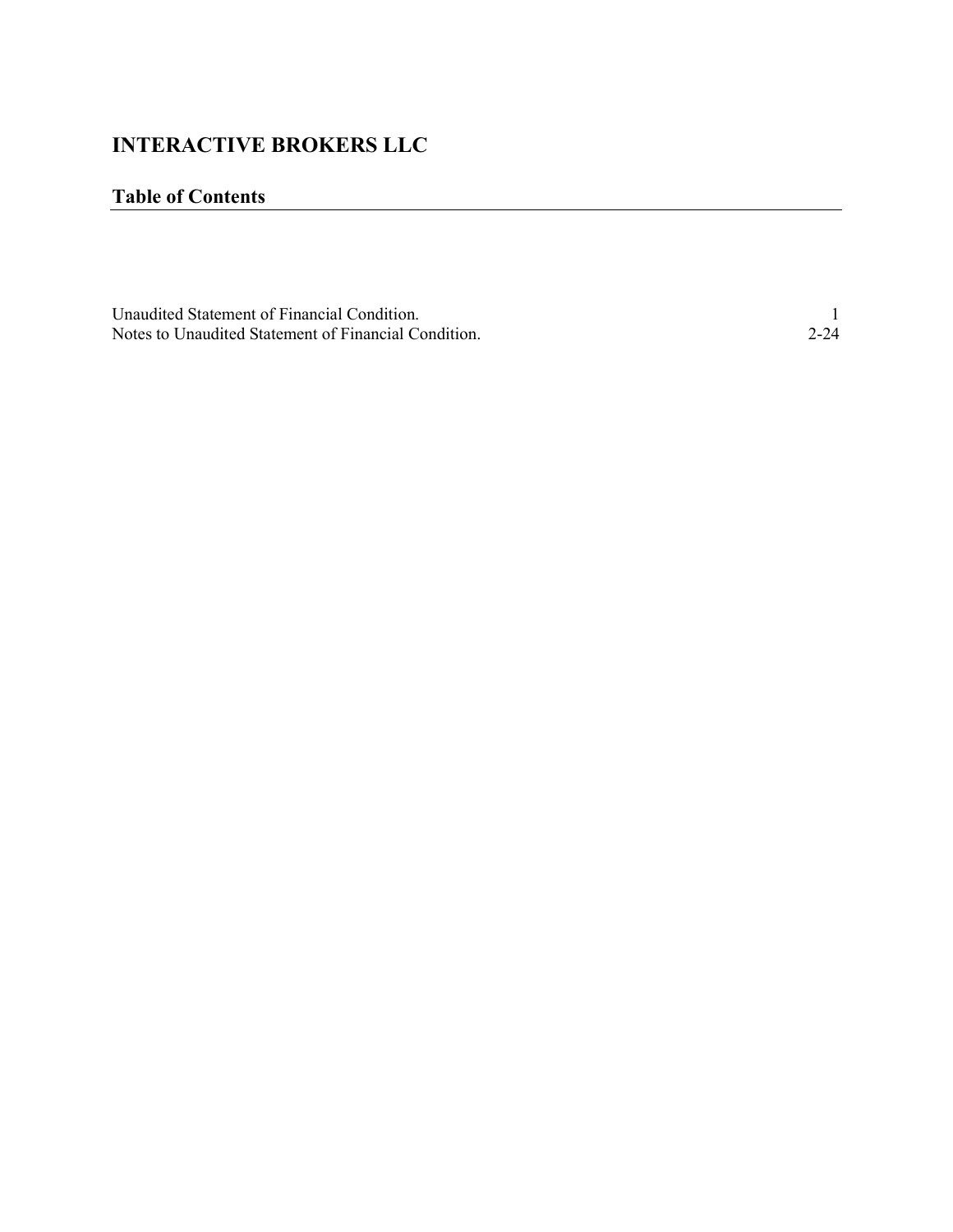| <b>INTERACTIVE BROKERS LLC</b>                                         |               |                 |
|------------------------------------------------------------------------|---------------|-----------------|
| <b>Unaudited Statement of Financial Condition</b>                      |               |                 |
| As of June 30, 2020                                                    |               |                 |
| (Dollars in millions)                                                  |               |                 |
|                                                                        |               |                 |
|                                                                        |               |                 |
| Assets                                                                 |               |                 |
| Cash and cash equivalents                                              | $\mathcal{S}$ | 1,985           |
| Cash - segregated for regulatory purposes                              |               | 3,013           |
| Securities - segregated for regulatory purposes<br>Securities borrowed |               | 33,450<br>4,331 |
| Securities purchased under agreements to resell                        |               | 1,367           |
| Financial instruments owned, at fair value                             |               | 511             |
|                                                                        |               |                 |
| Receivables                                                            |               |                 |
| Customers (net of allowance for credit losses of \$15)                 |               | 23,470          |
| Brokers, dealers and clearing organizations                            |               | 978             |
| Affiliates                                                             |               | 206             |
| Interest                                                               |               | 68              |
| Total receivables                                                      |               | 24,722          |
| Other assets                                                           |               | 54              |
| Total assets                                                           | S.            | 69,433          |
| Liabilities and members' equity                                        |               |                 |
| Liabilities                                                            |               |                 |
| Short-term borrowings                                                  | $\mathbb S$   | 10              |
| Payables to customers                                                  |               | 57,903          |
| Securities loaned                                                      |               | 5,108           |
| Financial instruments sold, but not yet purchased, at fair value       |               | 63              |
| Other payables                                                         |               |                 |
| Brokers, dealers and clearing organizations                            |               | 312             |
| Accounts payable, accrued expenses and other liabilities               |               | 97              |
| Affiliates                                                             |               | 74              |
| Interest                                                               |               | 3               |
| Total other payables                                                   |               | 486             |
| <b>Total</b> liabilities                                               |               | 63,570          |
| Members' capital                                                       |               | 5,863           |
|                                                                        |               | 69,433          |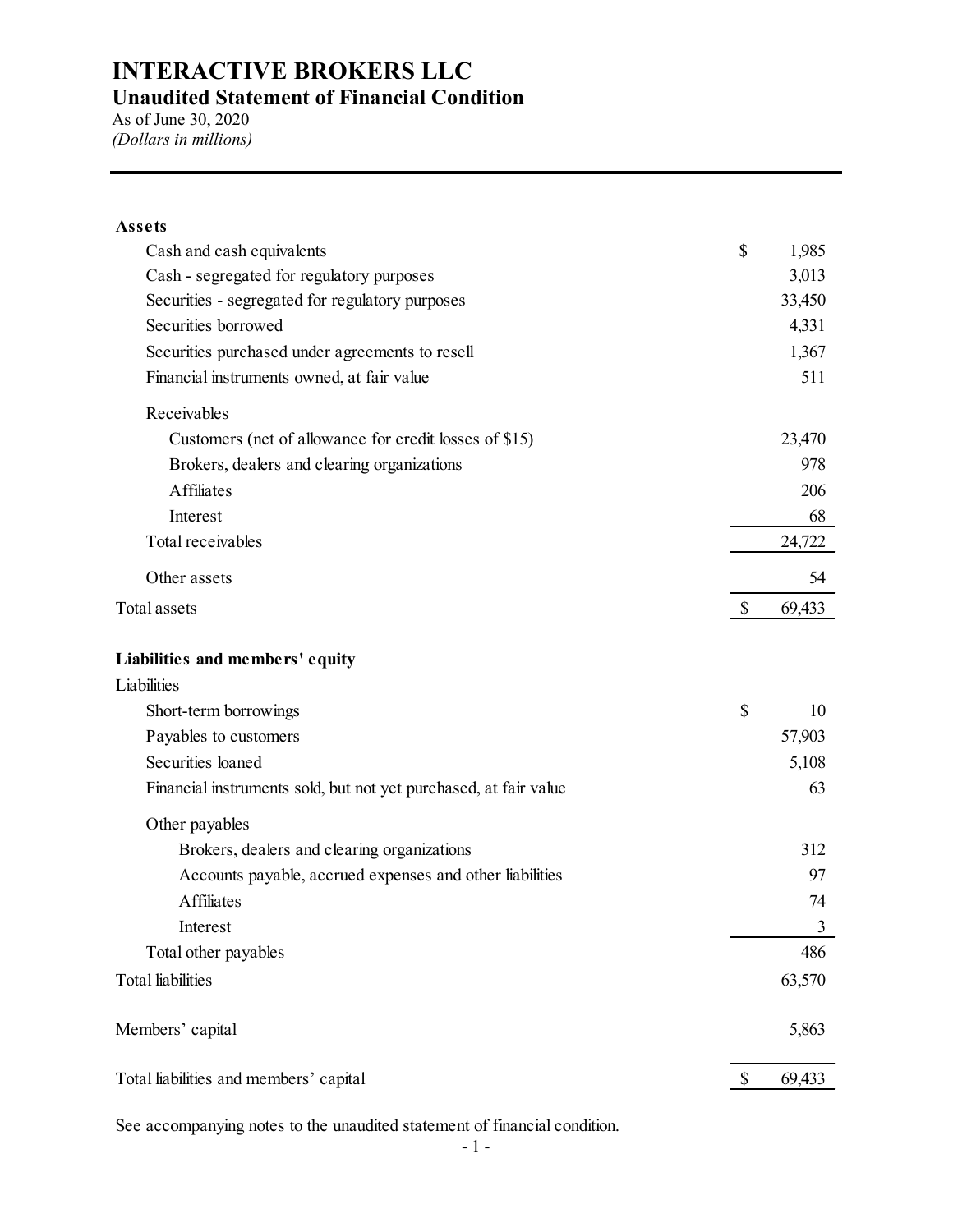As of June 30, 2020 (Dollars in millions, except share data, unless otherwise noted)

#### 1. Organization and Nature of Business

Interactive Brokers LLC (the "Company"), a Connecticut limited liability company, is a broker-dealer registered under the Securities Exchange Act of 1934 (the "Exchange Act") with the Securities and Exchange Commission ("SEC") and is a member of the Financial Industry Regulatory Authority ("FINRA") and various securities and commodities exchanges. The Company is also a member of the National Futures Association ("NFA") and is registered with Commodity Futures Trading Commission ("CFTC") as a Futures Commission Merchant and a Foreign Exchange Dealer.

The Company executes and clears securities and commodities transactions for customers. Certain transactions are cleared through other clearing brokers. Accordingly, the Company carries securities accounts for customers and is subject to the requirements of Rule 15c3-3 under the Exchange Act (the "Customer Protection Rule") pertaining to the possession or control of customer-owned assets and reserve requirements. The Company carries customer commodities accounts and is subject to the segregation requirements of the Commodity Exchange Act. The Company is also subject to the requirements of Rule 15c3-1 under the Exchange Act (the "Uniform Net Capital Rule") and the CFTC's minimum financial requirements (Regulations 1.17 and 5.7).

The Company is 99.9% owned by IBG LLC (the "Parent"), a Connecticut limited liability company. The Company has several affiliates which are also majority owned by the Parent (see Note 12). The Parent and its subsidiaries, including the Company, are consolidated by Interactive Brokers Group, Inc. ("IBG, Inc."), a publicly traded U.S. corporation.

### 2. Significant Accounting Policies

### Basis of Presentation

This statement of financial condition is presented in U.S. dollars and has been prepared in accordance with accounting principles generally accepted in the U.S. ("U.S. GAAP").

In March 2020, the World Health Organization recognized the outbreak of the Coronavirus Disease 2019 ("COVID-19") caused by a novel strain of the coronavirus as a pandemic. The pandemic affects all countries in which the Company operates. The response of governments and societies to the COVID-19 pandemic, which includes temporary closures of businesses; social distancing; travel restrictions, "shelter in place" and other governmental regulations; and reduced consumer spending due to job losses, has significantly impacted market volatility and general economic conditions.

The impact of the COVID-19 pandemic on the Company could be significant but currently cannot be quantified, as it will depend on numerous evolving factors that currently cannot be accurately predicted, including, but not limited to the duration and spread of the pandemic; its impact on the Company's customers, employees and vendors; governmental regulations in response to the pandemic; and the overall impact of the pandemic on the economy and society; among other factors. Any of these events could have significant accounting and financial reporting implications (i.e., reassessing accounting estimates related to credit losses, valuation of certain investments, and contingency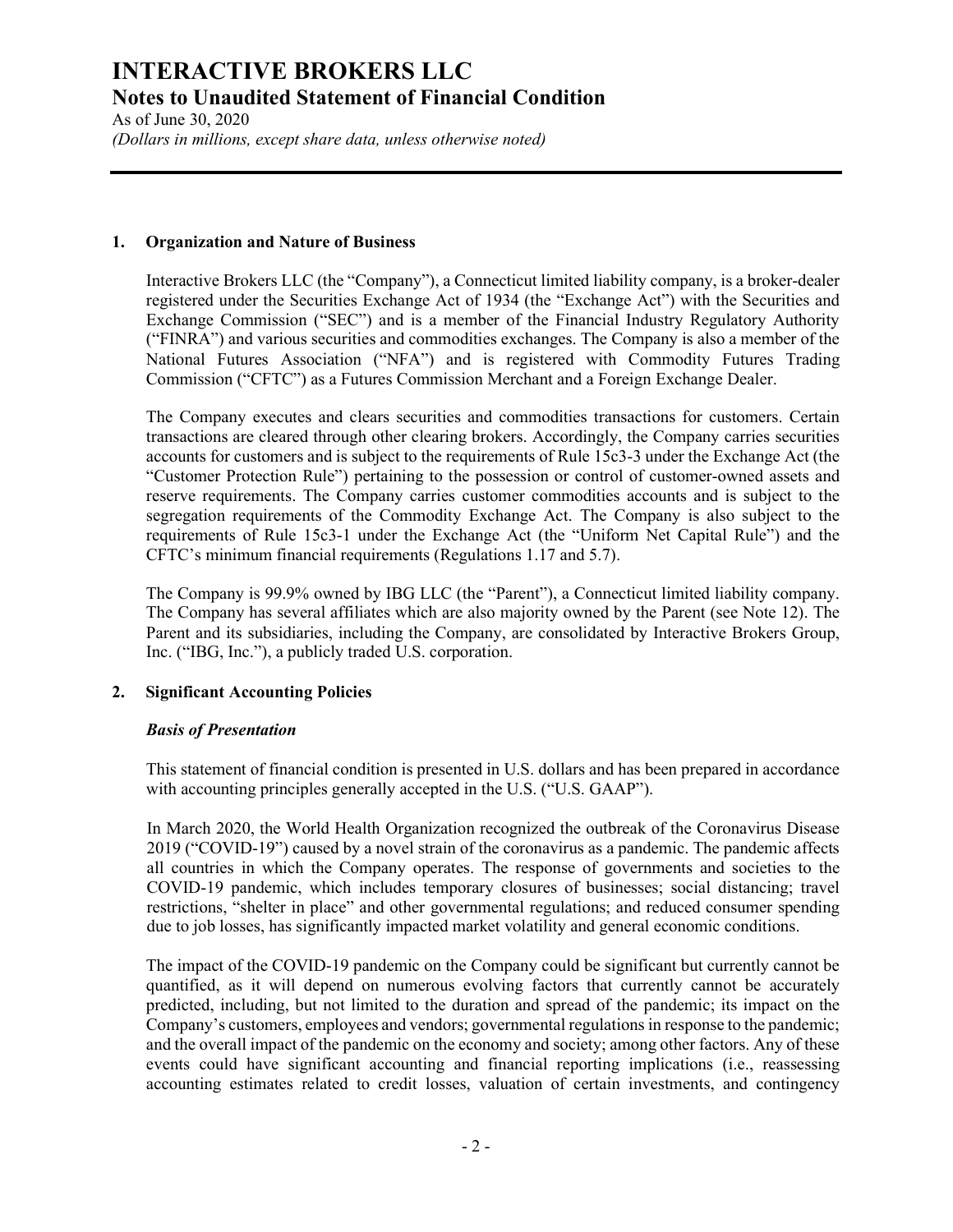As of June 30, 2020 (Dollars in millions, except share data, unless otherwise noted)

reserves). The Company has reviewed its assumptions related to the above estimates and has not made any adjustments.

### Use of Estimates

The preparation of financial statements in conformity with U.S. GAAP requires management to make estimates and assumptions that affect the reported amounts and disclosures in the statement of financial condition and accompanying notes. These estimates and assumptions are based on judgment and the best available information at the time. Therefore, actual results could differ materially from those estimates. Such estimates include the allowance for credit losses, compensation accruals, and contingency reserves.

### Fair Value

Substantially all of the Company's assets and liabilities, including financial instruments are carried at fair value based on published market prices and are marked to market, or are assets and liabilities which are short-term in nature and are carried at amounts that approximate fair value.

The Company applies the fair value hierarchy in accordance with Financial Accounting Standards Board ("FASB") Accounting Standards Codification ("ASC") Topic 820, "Fair Value Measurement" ("ASC Topic 820"), to prioritize the inputs to valuation techniques used to measure fair value. The hierarchy gives the highest priority to unadjusted quoted prices in active markets for identical assets and liabilities and the lowest priority to unobservable inputs.

The three levels of the fair value hierarchy are:

- Level 1 Unadjusted quoted prices in active markets that are accessible at the measurement date for identical, unrestricted assets or liabilities.
- Level 2 Quoted prices for similar assets in an active market, quoted prices in markets that are not considered to be active or financial instruments for which all significant inputs are observable, either directly or indirectly.
- Level 3 Prices or valuations that require inputs that are both significant to fair value measurement and unobservable.

Financial instruments owned, at fair value and financial instruments sold, but not yet purchased, at fair value are generally classified as Level 1 of the fair value hierarchy. The Company's Level 1 financial instruments, which are valued using quoted market prices as published by exchanges and clearing houses or otherwise broadly distributed in active markets, include listed stocks, options and U.S. government securities which are included in securities – segregated for regulatory purposes and in financial instruments owned in the statement of financial condition.

Currency forward contracts are valued using broadly distributed bank and broker prices, and are classified as Level 2 of the fair value hierarchy since inputs to their valuation can be generally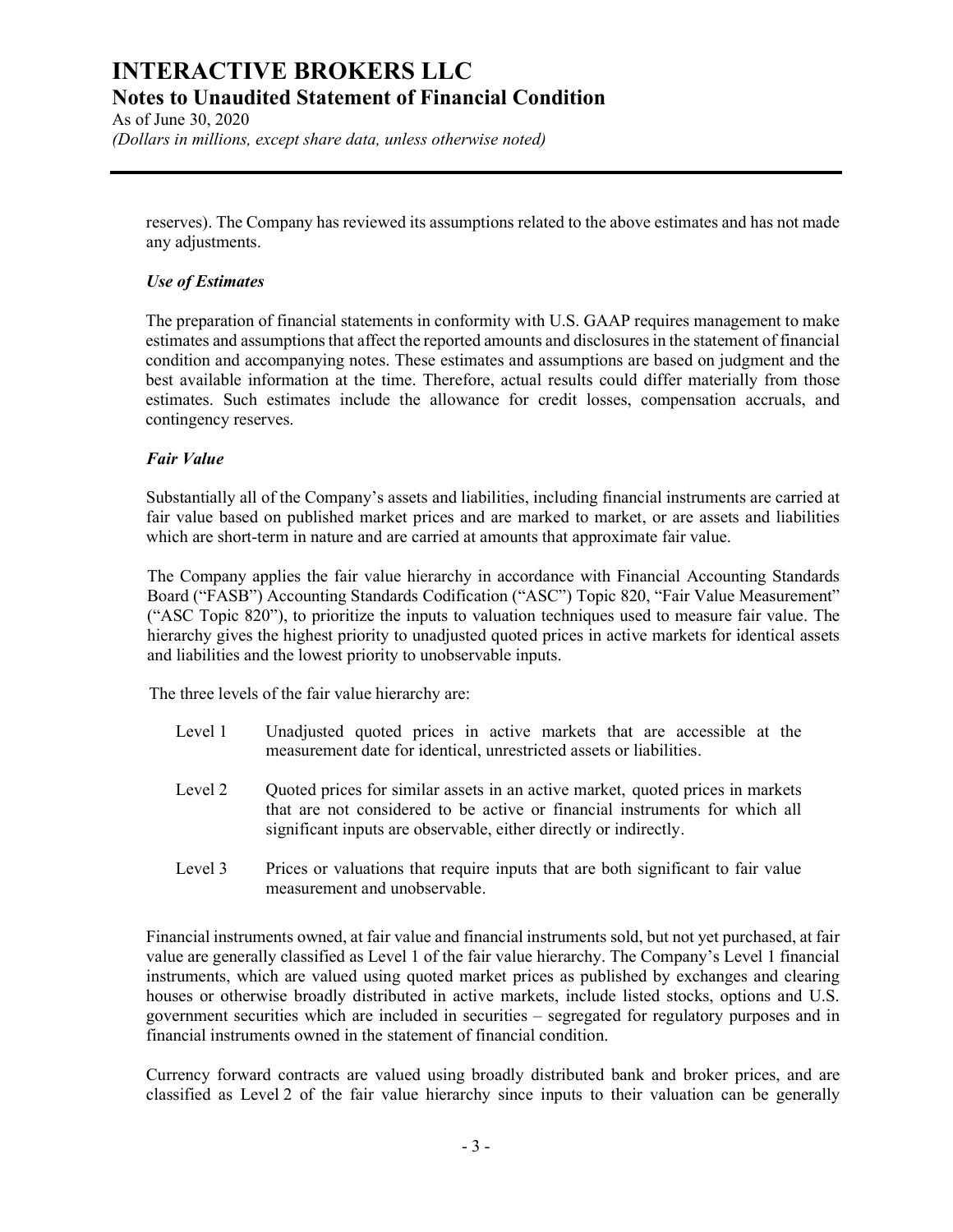As of June 30, 2020 (Dollars in millions, except share data, unless otherwise noted)

corroborated by market data. Other securities that are not traded in active markets are also classified as Level 2 of the fair value hierarchy. Level 3 financial instruments are comprised of securities that have been delisted or otherwise are no longer tradeable in active markets and have been valued by the Company based on internal estimates.

### Current Expected Credit Losses

On January 1, 2020, the Company adopted FASB ASC Topic 326 – "Financial Instruments – Credit Losses" ("ASC Topic 326") which replaces the incurred loss methodology with the current expected credit loss ("CECL") methodology. The new guidance applies to financial assets measured at amortized cost, held-to-maturity debt securities and off-balance sheet credit exposures. For on-balance sheet assets, an allowance must be recognized at the origination or purchase of in-scope assets and represents the expected credit losses over the contractual life of those assets. Expected credit losses on off-balance sheet credit exposures must be estimated over the contractual period the Company is exposed to credit risk as a result of a present obligation to extend credit.

The Company adopted ASC Topic 326 using the modified retrospective approach for all in-scope assets, which did not result in an adjustment to the opening balance in retained earnings. The impact to the current period is not material since the Company's in-scope assets are primarily subject to collateral maintenance provisions for which the Company elected to apply the practical expedient of reporting the difference between the fair value of collateral and the amortized cost for the in-scope assets as the allowance for current expected credit losses.

### Cash and Cash Equivalents

Cash and cash equivalents consist of deposits with banks and all highly liquid investments, with maturities of three months or less, that are not segregated and deposited for regulatory purposes or to meet margin requirements at clearing houses and clearing banks. Cash and Securities — Segregated for Regulatory Purposes

As a result of customer activities, the Company is obligated by rules mandated by its primary regulators to segregate or set aside cash or qualified securities to satisfy such regulations, which have been promulgated to protect customer assets. At June 30, 2020, securities segregated for regulatory purposes consisted of U.S. government securities of \$5 billion and securities purchased under agreements to resell of \$28.5 billion, which amounts approximate fair value.

### Securities Borrowed and Securities Loaned

Securities borrowed and securities loaned are recorded at the amount of cash collateral advanced or received. Securities borrowed transactions require the Company to provide the counterparties with collateral, which may be in the form of cash or other securities. With respect to securities loaned, the Company receives collateral, which may be in the form of cash or other securities in an amount generally in excess of the fair value of the securities loaned. The Company monitors the market value of securities borrowed and loaned on a daily basis, with additional collateral obtained or refunded as permitted contractually. The Company's policy is to net, in the statement of financial condition, securities borrowed and securities loaned entered into with the same counterparty that meet the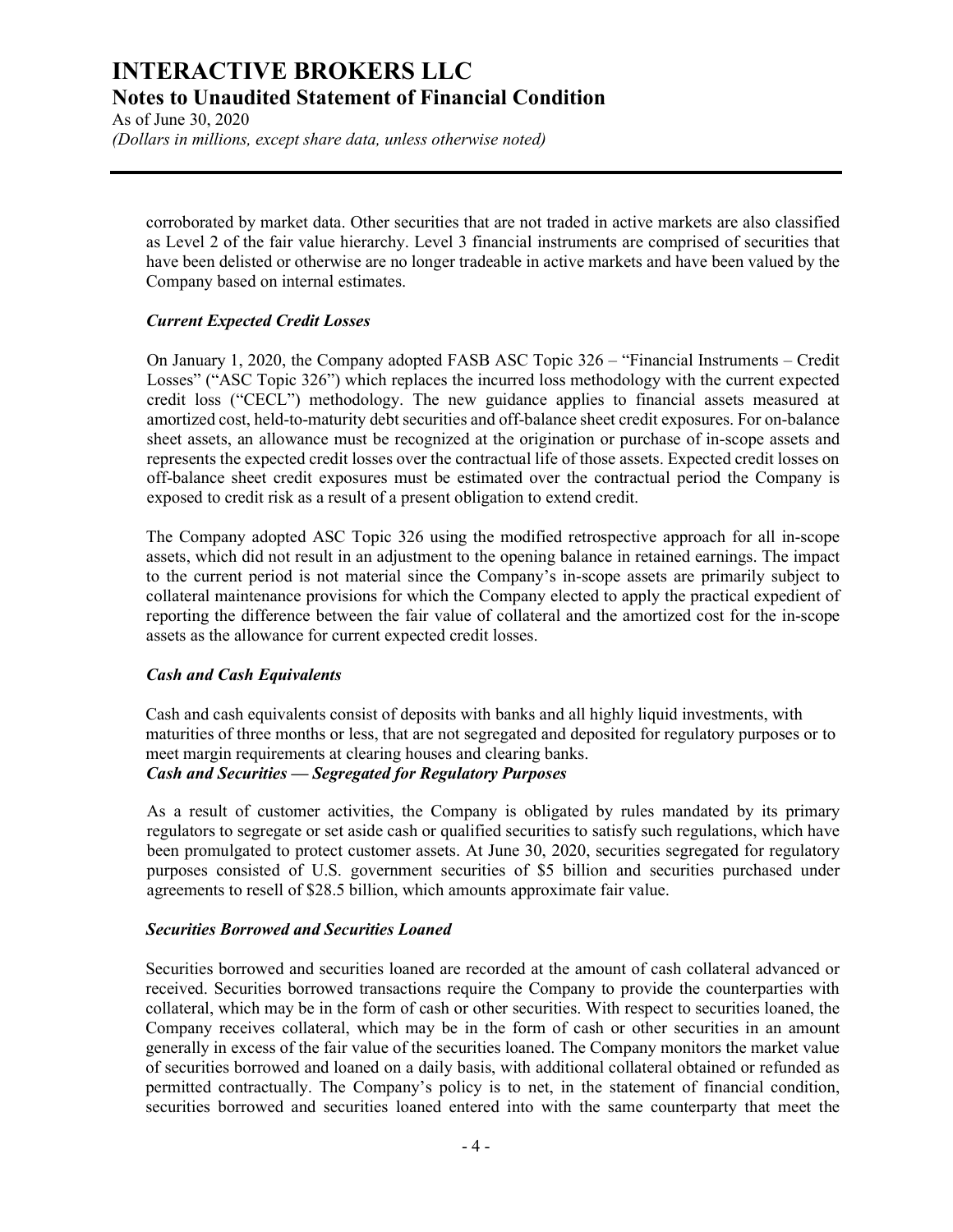As of June 30, 2020 (Dollars in millions, except share data, unless otherwise noted)

offsetting requirements prescribed in FASB ASC Topic 210-20, "Balance Sheet – Offsetting" ("ASC Topic 210-20").

### Securities Purchased Under Agreements to Resell and Securities Sold Under Agreements to Repurchase

Securities purchased under agreements to resell and securities sold under agreements to repurchase, which are reported as collateralized financing transactions, are recorded at contract value, which approximates fair value. To ensure that the fair value of the underlying collateral remains sufficient, the collateral is valued daily with additional collateral obtained or excess collateral returned, as permitted under contractual provisions. The Company's policy is to net, in the statement of financial condition, securities purchased under agreements to resell transactions and securities sold under agreements to repurchase transactions entered into with the same counterparty that meet the offsetting requirements prescribed in ASC Topic 210-20.

### Financial Instruments Owned and Financial Instruments Sold, But Not Yet Purchased, at Fair Value

Financial instrument transactions are accounted for on a trade date basis. Financial instruments owned and financial instruments sold, but not yet purchased are stated at fair value based upon quoted market prices. The Company's financial instruments pledged to counterparties where the counterparty has the right, by contract or custom, to sell or repledge the financial instruments are reported as financial instruments owned and pledged as collateral in the statement of financial condition.

The Company also enters into currency forward contracts. These transactions, which are also accounted for on a trade date basis, are agreements to exchange a fixed amount of one currency for a specified amount of a second currency at completion of the currency forward contract term. Unrealized mark-to-market gains and losses on currency forward contracts are included in financial instruments owned, at fair value or financial instruments sold, but not yet purchased, at fair value in the statement of financial condition.

### Currency Spot and Forward Contracts

The Company enters into currency swap contracts for customer funds denominated in foreign currencies to obtain U.S. dollars, with a locked-in rate of return, for the purpose of making bank deposits denominated in U.S. dollars to satisfy regulatory segregation requirements and on behalf of its affiliates. A currency swap contract is an agreement to exchange a fixed amount of one currency for a specified amount of a second currency at the outset and exchange back a specified amount at completion of the swap term (i.e., the forward contract). Interest rate differences, between currencies, are captured in the contractual swap rates. The Company also executes currency spot contracts on behalf of its customers and affiliates. These currency spot and forward transactions are recorded on a trade date basis at fair value based on distributed bank and broker prices. Included in receivables from and payables to brokers, dealers and clearing organizations are \$37 and \$47, respectively, which represent unsettled amounts of currency spot and forward contracts at June 30, 2020.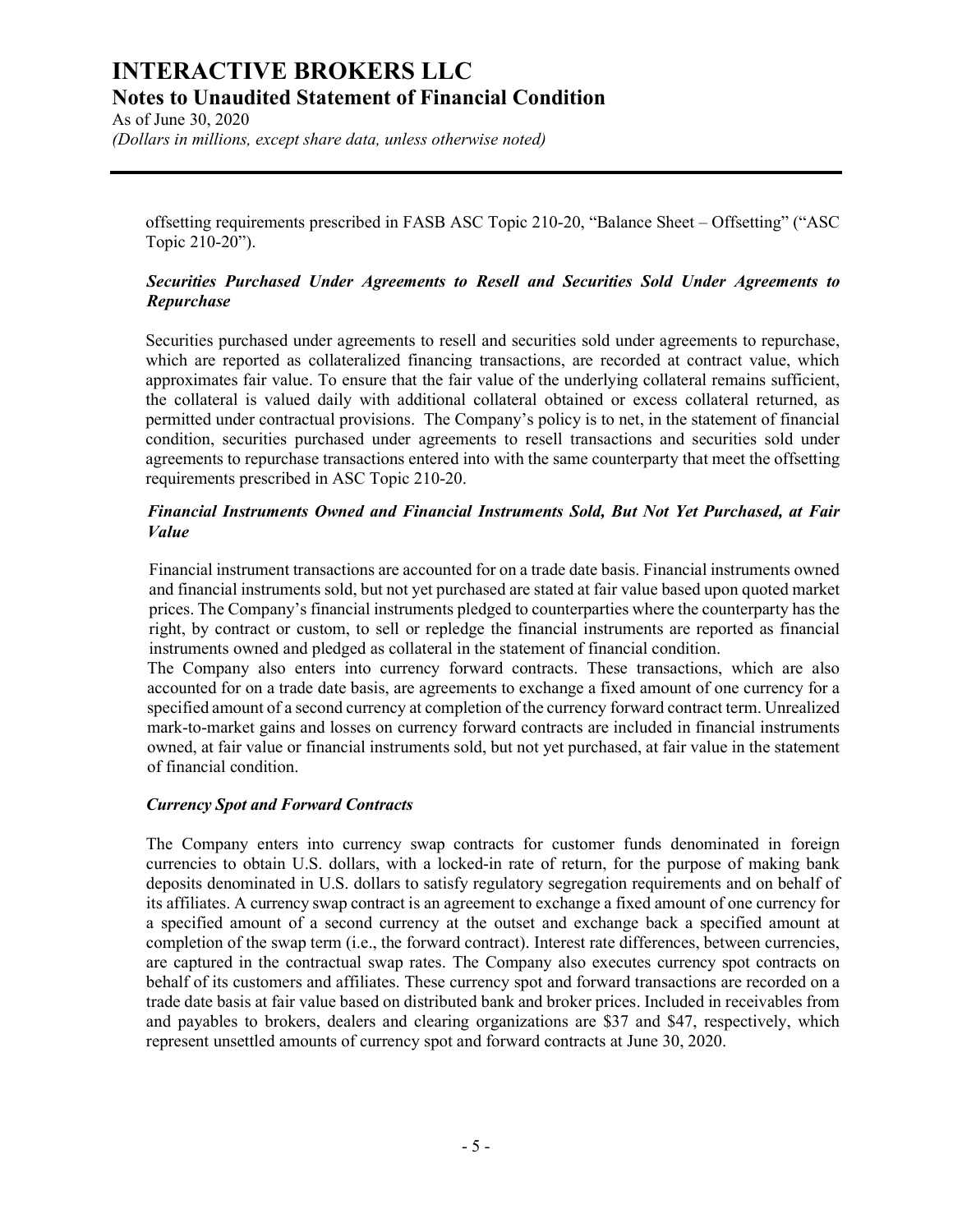As of June 30, 2020 (Dollars in millions, except share data, unless otherwise noted)

### Customer Receivables and Payables

Customer securities transactions are recorded on a settlement date basis and customer commodities transactions are recorded on a trade date basis. Receivables from and payables to customers include amounts due on cash and margin transactions, including futures contracts transacted on behalf of customers. Securities owned by customers, including those that collateralize margin loans or other similar transactions, are not reported in the statement of financial condition.

Receivables from institutional non-cleared customers and payables for execution and clearing fees are included in other assets and accounts payable, accrued expenses and other liabilities, respectively, in the statement of financial condition.

### Receivables from and Payables to Brokers, Dealers and Clearing Organizations

Receivables from and payables to brokers, dealers and clearing organizations include net receivables and payables from unsettled trades, including amounts related to futures and options on futures contracts executed on behalf of customers, amounts receivable for securities not delivered by the Company to the purchaser by the settlement date ("fails to deliver") and cash deposits. Payables to brokers, dealers and clearing organizations also include amounts payable for securities not received by the Company from a seller by the settlement date ("fails to receive").

### Interest

Interest is accrued on customer margin balances, securities borrowed and securities loaned contract amounts, securities purchased under agreements to resell, securities sold under agreements to repurchase, interest bearing assets and liabilities included in financial instruments owned, at fair value and financial instruments sold, but not yet purchased, at fair value. Interest is included in interest receivable and interest payable in the statement of financial condition.

# Property and Equipment

Property and equipment, which are included in other assets in the statement of financial condition, consist of leasehold improvements, computer equipment, and office furniture and equipment.

Property and equipment are recorded at historical cost, less accumulated depreciation and amortization. Additions and improvements that extend the lives of assets are capitalized, while expenditures for repairs and maintenance are expensed as incurred. Depreciation and amortization are computed using the straight-line method. Equipment is depreciated over the estimated useful lives of the assets, while leasehold improvements are amortized over the lesser of the estimated economic useful life of the asset or the term of the lease. Computer equipment is depreciated over three to five years and office furniture and equipment are depreciated over five to seven years. Upon retirement or disposition of property and equipment, the cost and related accumulated depreciation are removed from the statement of financial condition. Fully depreciated (or amortized) assets are retired periodically throughout the year.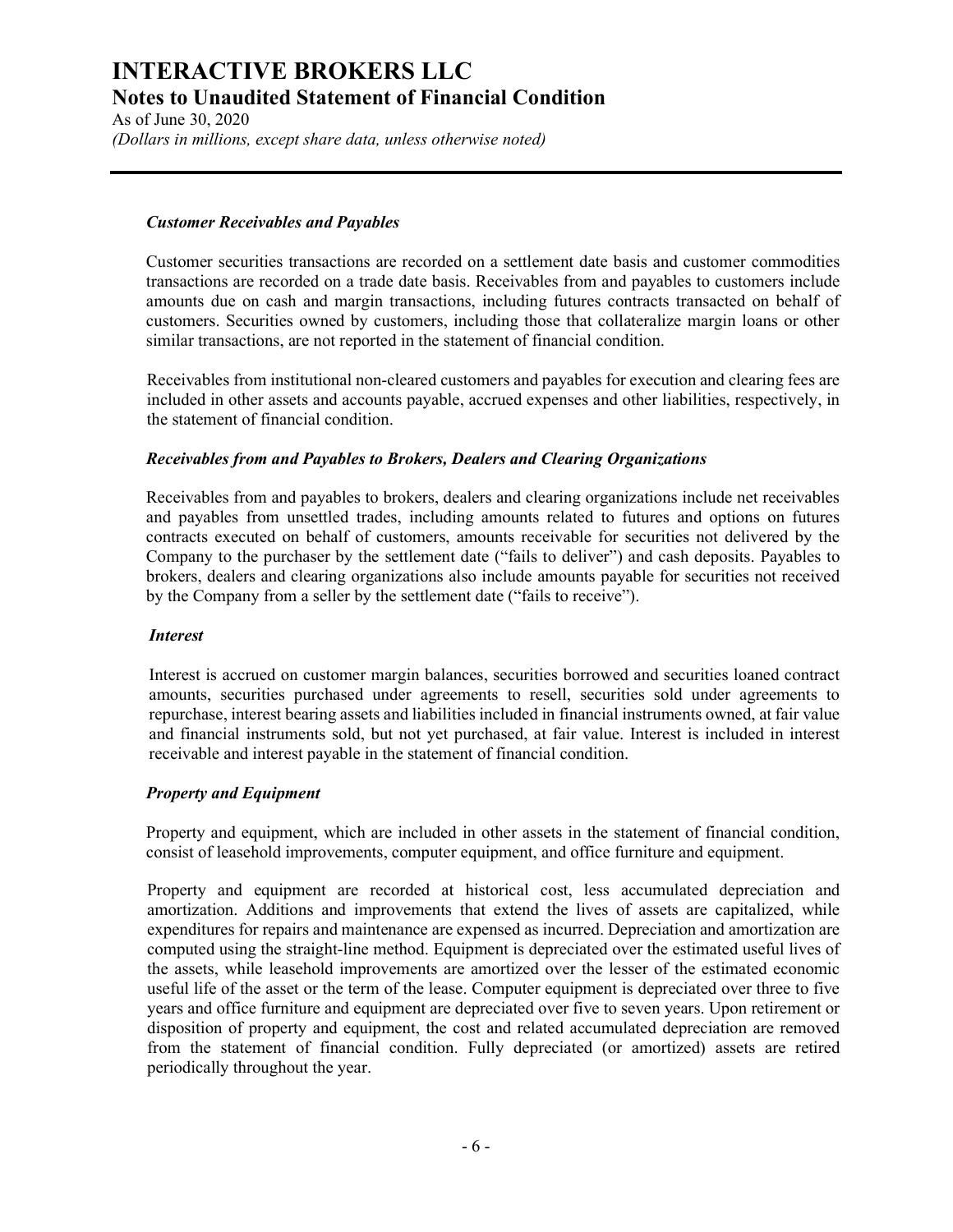As of June 30, 2020 (Dollars in millions, except share data, unless otherwise noted)

#### Leases

The Company reviews all relevant contracts to determine if the contract contains a lease at its inception date. A contract contains a lease if the contract conveys to the company the right to control the use of an underlying asset for a period of time in exchange for consideration. If the Company determines that a contract contains a lease, it recognizes, in the statement of financial condition, a lease liability and a corresponding right-of-use asset on the commencement date of the lease. The lease liability is initially measured at the present value of the future lease payments over the lease term using the rate implicit in the lease or, if not readily determinable, the Company's secured incremental borrowing rate. An operating lease right-of-use asset is initially measured at the value of the lease liability minus any lease incentives and initial direct costs incurred plus any prepaid rent.

The Company's leases are classified as operating leases and consist of real estate leases for office space and data centers. Each lease liability is measured using the Company's secured incremental borrowing rate, which is based on an internally developed yield curve using interest rates of third parties' corporate debt issued with a similar risk profile as the Company and a duration similar to the lease term. The Company's leases have remaining terms of one to seven years, some of which include options to extend the lease term, and some of which include options to terminate the lease upon notice. The Company considers these options when determining the lease term used to calculate the right-ofuse asset and the lease liability when the Company is reasonably certain it will exercise such option.

The Company's operating leases contain both lease components and non-lease components. Non-lease components are distinct elements of a contract that are not related to securing the use of the underlying assets, such as common area maintenance and other management costs. The Company elected to measure the lease liability by combining the lease and non-lease components as a single lease component. As such, the Company includes the fixed payments and any payments that depend on a rate or index that relate to the lease and non-lease components in the measurement of the lease liability. Some of the non-lease components are variable in nature and not based on an index or rate, and as a result, are not included in the measurement of the right-of-use asset or lease liability.

### Stock-Based Compensation

The Company follows FASB ASC Topic 718, "Compensation – Stock Compensation" ("ASC Topic 718"), to account for its employees' participation in IBG, Inc.'s stock-based compensation plans. ASC Topic 718 requires all share-based payments to employees to be recognized in the statement of financial condition using a fair value-based method. Grants, which are denominated in U.S. dollars, are communicated to employees in the year of grant, thereby establishing the fair value of each grant.

Awards granted under the stock-based compensation plans are subject to the plans' post-employment provisions in the event an employee ceases employment with the Company. The plans provide that employees who discontinue employment with the Company without cause and continue to meet the terms of the plans' post-employment provisions will be eligible to earn 50% of previously granted but not yet earned awards, unless the employee is over the age of 59, in which case the employee would be eligible to receive 100% of previously granted but not yet earned awards.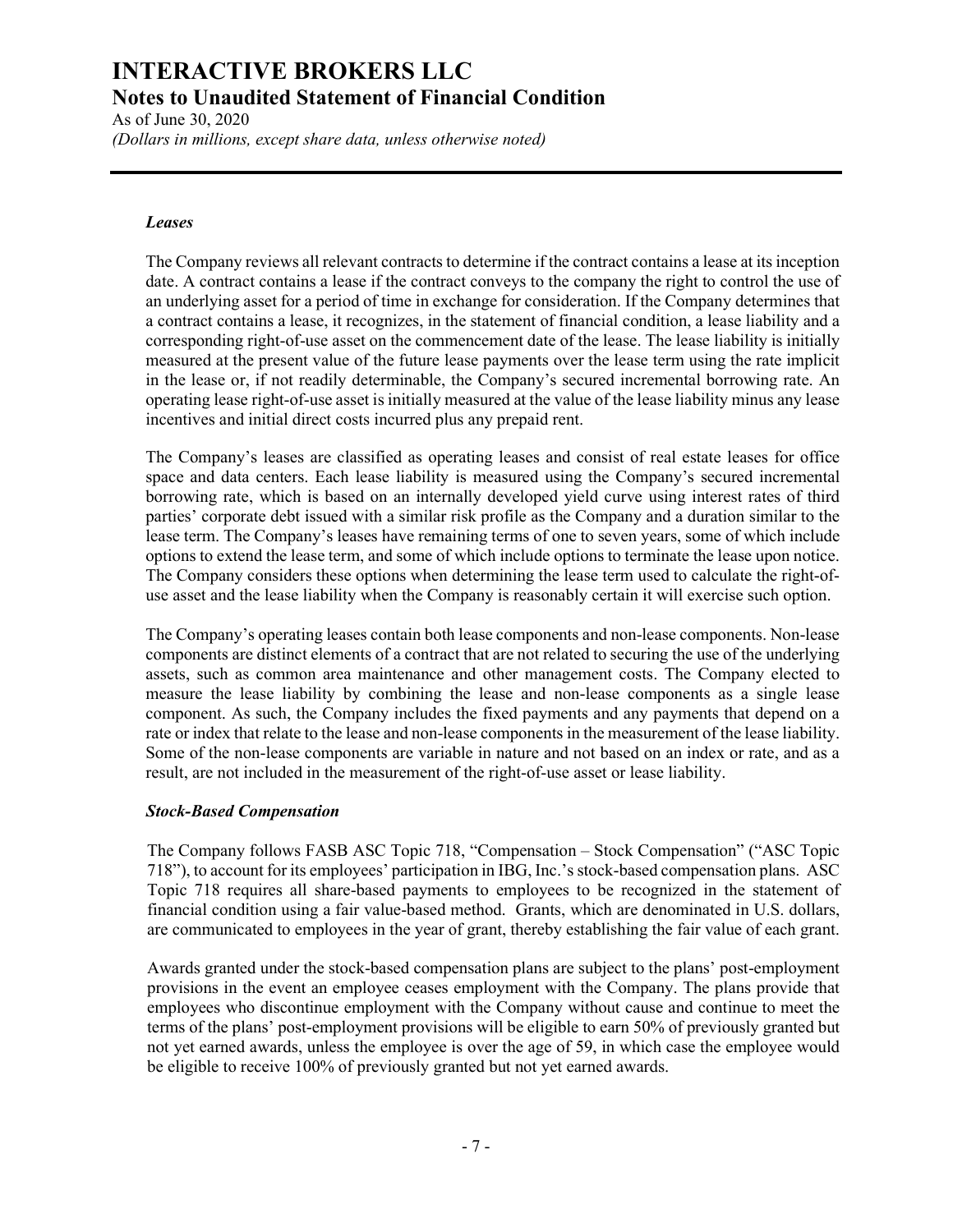As of June 30, 2020 (Dollars in millions, except share data, unless otherwise noted)

### Income Taxes

The Company accounts for income taxes in accordance with FASB ASC Topic 740, "Income Taxes" ("ASC Topic 740"). The deferred tax assets and liabilities, and reserves for unrecognized tax benefits are based on enacted tax laws and reflect management's best assessment of estimated future taxes to be paid. Determining income tax requires significant judgment and estimates.

The Company records tax liabilities in accordance with ASC Topic 740 and adjusts these liabilities when management's judgment changes as a result of the evaluation of new information not previously available. Because of the complexity of some of these uncertainties, the ultimate resolution may result in payments that are different from the current estimates of these tax liabilities.

The Company operates in the U.S. as a limited liability company that is treated as a partnership for U.S. federal income tax purposes. Accordingly, the Company's income is not subject to U.S. federal income taxes. Taxes related to income earned by partnerships represent obligations of the individual partners.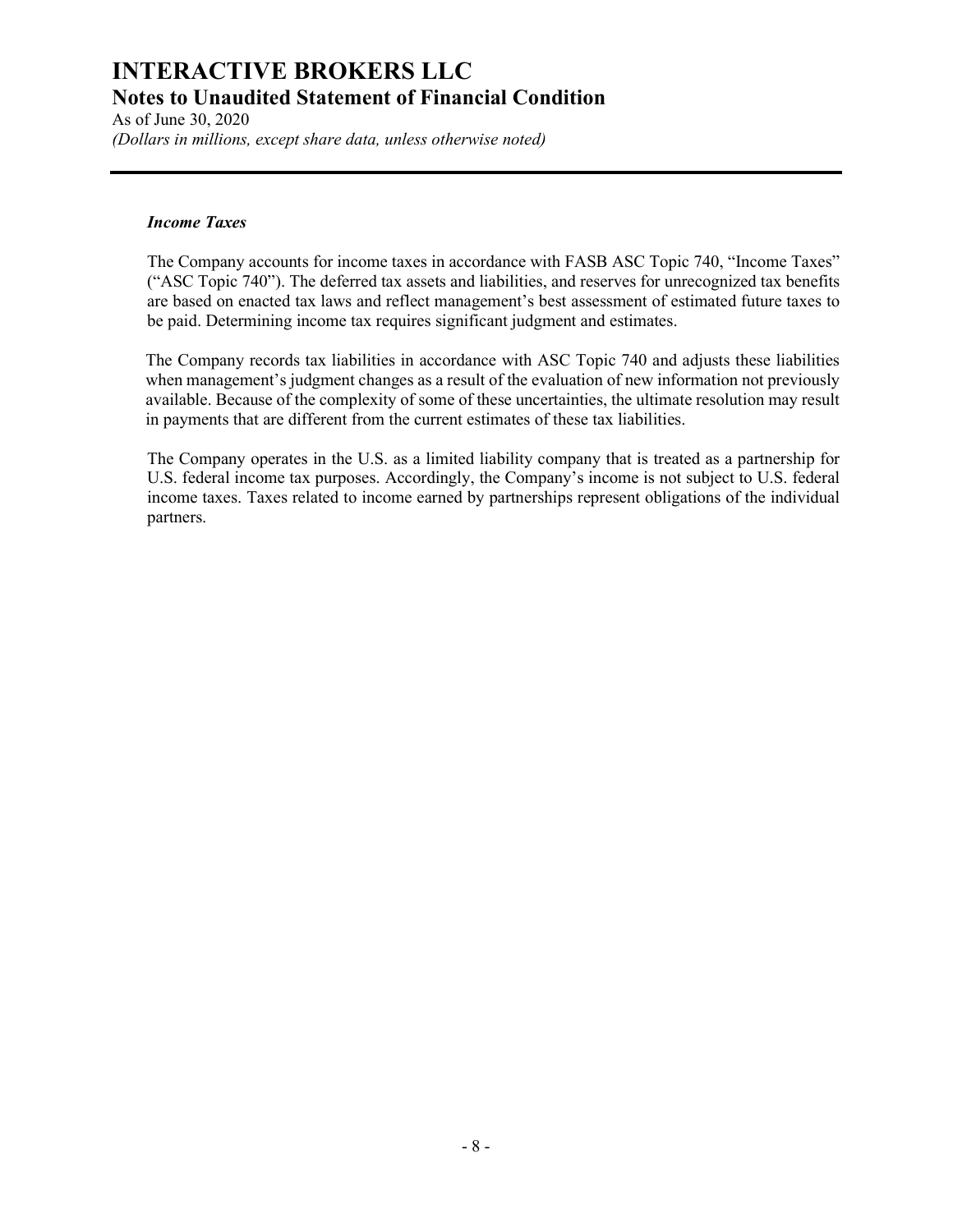| As of June 30, 2020                                                                                                                   | <b>INTERACTIVE BROKERS LLC</b><br><b>Notes to Unaudited Statement of Financial Condition</b><br>(Dollars in millions, except share data, unless otherwise noted)                                                                                                                                                                                                                                                                                                             |                                                                                                                                                                                                                                                                                                   |
|---------------------------------------------------------------------------------------------------------------------------------------|------------------------------------------------------------------------------------------------------------------------------------------------------------------------------------------------------------------------------------------------------------------------------------------------------------------------------------------------------------------------------------------------------------------------------------------------------------------------------|---------------------------------------------------------------------------------------------------------------------------------------------------------------------------------------------------------------------------------------------------------------------------------------------------|
| <b>FASB Standards Adopted During 2020</b>                                                                                             |                                                                                                                                                                                                                                                                                                                                                                                                                                                                              |                                                                                                                                                                                                                                                                                                   |
| <b>Standard</b>                                                                                                                       | <b>Summary of guidance</b>                                                                                                                                                                                                                                                                                                                                                                                                                                                   | <b>Effect on statement of financial</b><br>condition                                                                                                                                                                                                                                              |
| Financial instruments<br>- credit losses (Topic 326)<br>Issued June 2016                                                              | •Replaces the current incurred loss impairment guidance<br>and establishes a single allowance framework for financial<br>assets carried at amortized cost.<br>•The allowance shall reflect management's estimate of<br>credit losses over the life of the asset taking future<br>economic changes into consideration.<br>As of the beginning of the reporting period of adoption,<br>a cumulative-effect adjustment to retained earnings shall<br>be recognized.             | •Adopted January 1, 2020.<br>•The changes did not have a<br>material impact on the Company's<br>statement of financial condition.<br>The Company elected the practical<br>expedient relating to financial<br>assets subject to collateral<br>maintenance provisions.                              |
| Fair Value Measurement<br>(Topic 820)<br>Issued August 2018                                                                           | •Eliminates the requirement to disclose: (a) the amount<br>and reasons for transfers between Level 1 and Level 2 of<br>the fair value hierarchy; (b) an entity's policy for timing of<br>transfers between levels; (c) and an entity's valuation<br>processes for Level 3 fair value measurements.                                                                                                                                                                           | •Adopted January 1, 2020.<br>•Changes relating to Level 3 fair<br>value measurements were applied<br>prospectively. All other changes<br>were applied retrospectively.<br>•The adoption of the changes did<br>not have a material impact on the<br>Company's statement of financial<br>condition. |
| Compensation - Stock<br>Compensation (Topic 718)<br>and Revenue from<br>Contracts with Customers<br>(Topic 606)<br>Issued August 2019 | .Requires that share-based payments granted to<br>customers as part of a revenue arrangement and are not in<br>exchange for a distinct good or service, be recorded as a<br>reduction in transaction price using the grant date fair<br>value.<br>•Share-based payments shall be measured and classified<br>under ASC 718 unless they are subsequently modified<br>and the grantee is no longer a customer, in which case<br>they shall be classified under other U.S. GAAP. | •Adopted January 1, 2020.<br>•The guidance was applied using a<br>modified retrospective approach.<br>•The changes did not have a<br>material impact on the Company's<br>statement of financial condition.                                                                                        |
| <b>Standard</b>                                                                                                                       | <b>FASB Standards issued but not adopted as of June 30, 2020</b><br><b>Summary of guidance</b>                                                                                                                                                                                                                                                                                                                                                                               | <b>Effect on statement of financial</b><br>condition                                                                                                                                                                                                                                              |
|                                                                                                                                       | ·Simplifies the accounting for income taxes by removing                                                                                                                                                                                                                                                                                                                                                                                                                      | • Effective date: January 1, 2021.                                                                                                                                                                                                                                                                |

## FASB Standards Adopted During 2020

## FASB Standards issued but not adopted as of June 30, 2020

| Summary of guidance                                        | <b>Effect on statement of financial</b> |
|------------------------------------------------------------|-----------------------------------------|
|                                                            | condition                               |
| •Simplifies the accounting for income taxes by removing    | • Effective date: January 1, 2021.      |
| certain exceptions to the general principles in Topic 740. | Early adoption is permitted.            |
|                                                            | •The guidance is being evaluated        |
|                                                            | for impact.                             |
|                                                            |                                         |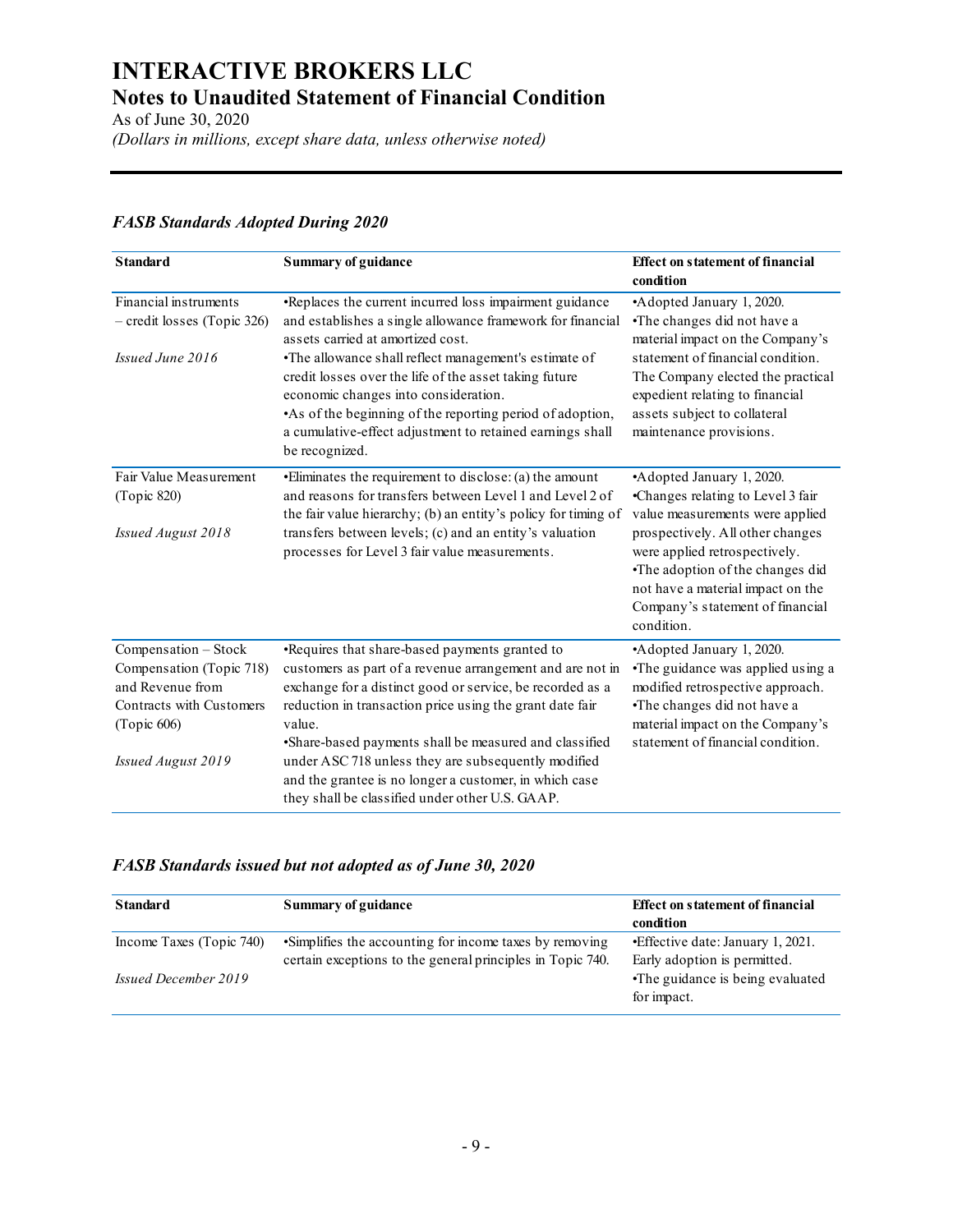As of June 30, 2020 (Dollars in millions, except share data, unless otherwise noted)

### 3. Trading Activities and Related Risks

Trading activities expose the Company to market and credit risks. These risks are managed in accordance with established risk management policies and procedures. To accomplish this, management has established a risk management process that includes:

- a regular review of the risk management process by executive management as part of its oversight role;
- defined risk management policies and procedures supported by a rigorous analytic framework; and
- articulated risk tolerance levels as defined by executive management that are regularly reviewed to ensure that the Company's risk-taking is consistent with its business strategy, its capital structure, and current and anticipated market conditions.

### Market Risk

The Company is exposed to various market risks. Exposures to market risks arise from foreign currency exchange rate fluctuations and changes in interest rates. The following discussion describes the types of market risk faced:

### Currency Risk

 Currency risk arises from the possibility that fluctuations in foreign exchange rates will impact the value of financial instruments. The Company manages this risk using spot (i.e., cash) currency transactions and currency forward contracts.

### Interest Rate Risk

 Interest rate risk arises from the possibility that changes in interest rates will affect the value of financial instruments. The Company is exposed to interest rate risk on cash and margin balances and fixed income securities. These risks are managed through investment policies and by entering into interest rate futures contracts, as needed.

### Credit Risk

The Company is exposed to risk of loss if a customer, counterparty or issuer fails to perform its obligations under contractual terms ("default risk"). Both cash instruments and derivatives expose the Company to default risk. The Company has established policies and procedures for mitigating credit risk on principal transactions, including reviewing and establishing limits for credit exposure, maintaining collateral, and continually assessing the creditworthiness of counterparties.

The Company's credit risk is limited as contracts entered into are settled directly at securities and commodities clearing houses or are settled through member firms and banks with substantial financial and operational resources. Over-the-counter transactions, such as securities lending, are marked to market daily and are conducted with counterparties that have undergone a thorough credit review. The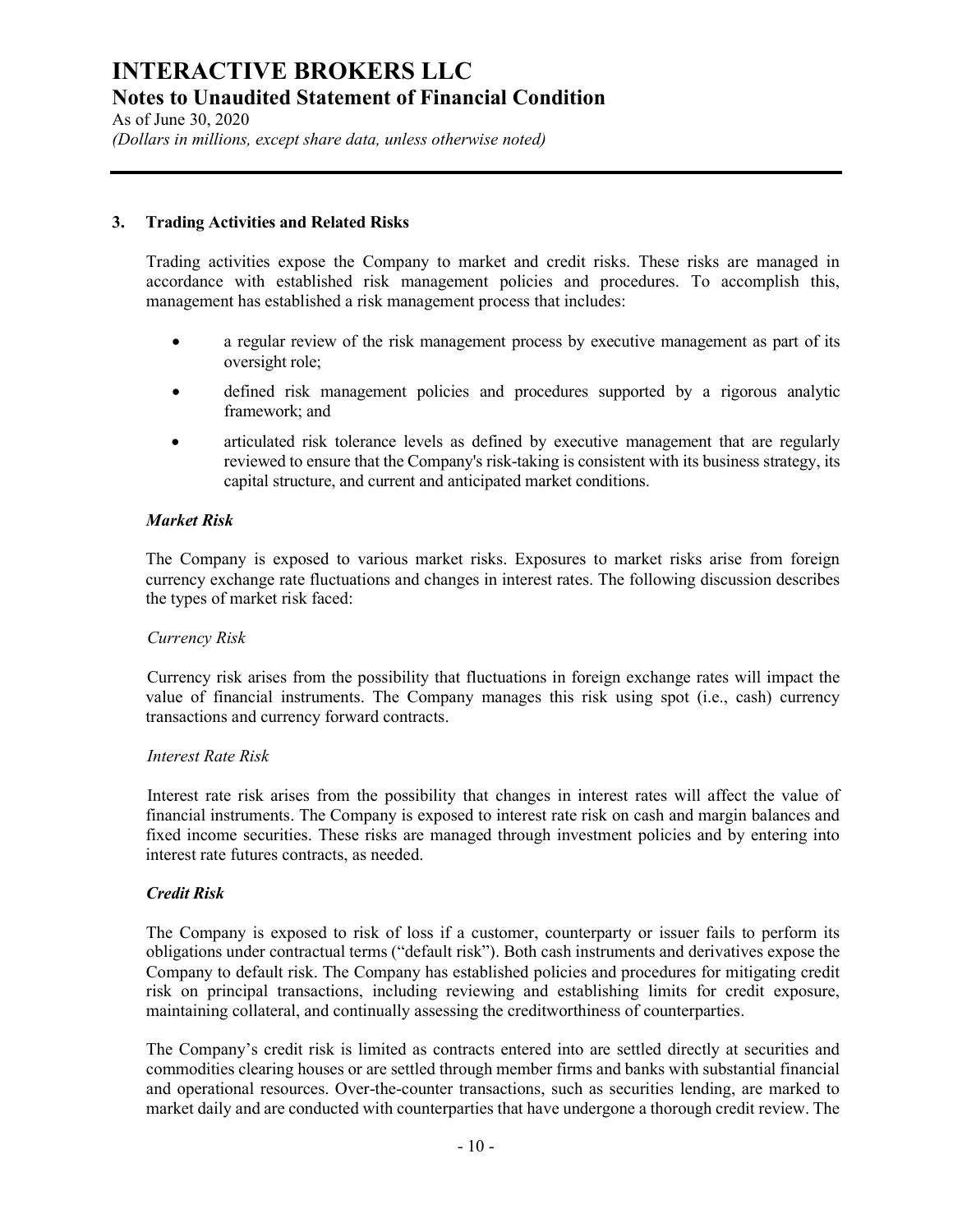As of June 30, 2020 (Dollars in millions, except share data, unless otherwise noted)

Company seeks to control the risks associated with its customer margin activities by requiring customers to maintain collateral in compliance with regulatory and internal guidelines.

In the normal course of business, the Company executes, settles, and finances various customer securities transactions. Execution of these transactions includes the purchase and sale of securities which exposes the Company to default risk arising from the potential that customers or counterparties may fail to satisfy their obligations. In these situations, the Company may be required to purchase or sell financial instruments at unfavorable market prices to satisfy obligations to customers or counterparties. Liabilities to other brokers and dealers related to unsettled transactions (i.e., securities fails to receive) are recorded at the amount for which the securities were purchased, and are paid upon receipt of the securities from other brokers or dealers. In the case of aged securities fails to receive, the Company may purchase the underlying security in the market and seek reimbursement for any losses from the counterparty.

For cash management purposes, the Company enters into short-term securities purchased under agreements to resell and securities sold under agreements to repurchase transactions ("repos") in addition to securities borrowing and lending arrangements, all of which may result in credit exposure in the event the counterparty to a transaction is unable to fulfill its contractual obligations. Repos are collateralized by securities with a market value in excess of the obligation under the contract. Similarly, securities lending agreements are collateralized by deposits of cash or securities. The Company attempts to minimize credit risk associated with these activities by monitoring collateral values on a daily basis and requiring additional collateral to be deposited with or returned to the Company as permitted under contractual provisions.

### Concentrations of Credit Risk

The Company's exposure to credit risk associated with its trading and other activities is measured on an individual counterparty basis, as well as by groups of counterparties that share similar attributes. Concentrations of credit risk can be affected by changes in political, industry or economic factors. To reduce the potential for risk concentration, credit limits are established and exposure is monitored in light of changing counterparty and market conditions. As of June 30, 2020, the Company did not have any material concentrations of credit risk outside the ordinary course of business.

# Off-Balance Sheet Risks

The Company may be exposed to a risk of loss not reflected in the statement of financial condition to settle futures and certain over-the-counter contracts at contracted prices, which may require repurchase or sale of the underlying products in the market at prevailing prices. Accordingly, these transactions result in off-balance sheet risk as the Company's cost to liquidate such contracts may exceed the amounts reported in the Company's statement of financial condition.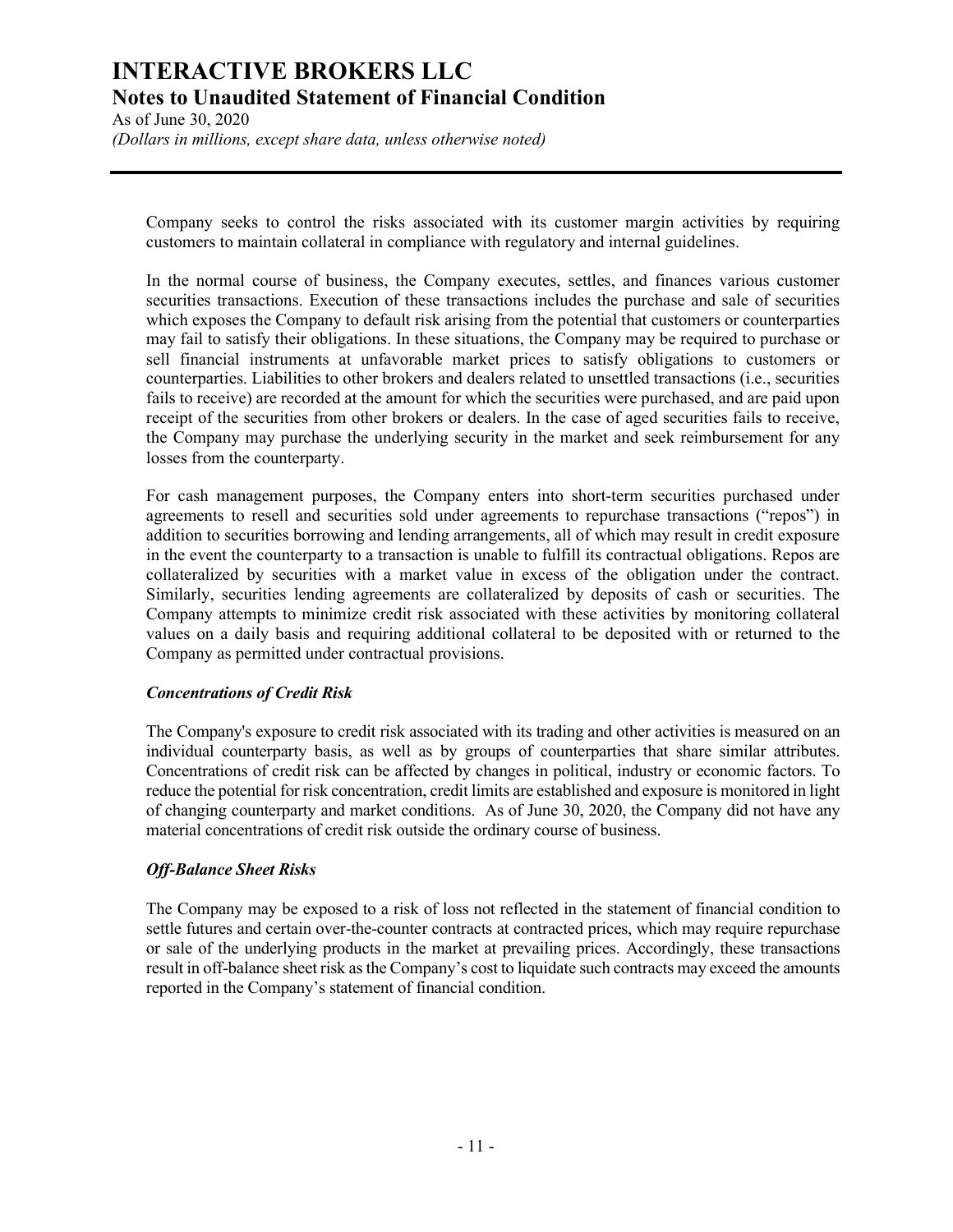As of June 30, 2020 (Dollars in millions, except share data, unless otherwise noted)

# 4. Financial Assets and Financial Liabilities

### Financial Assets and Liabilities Measured at Fair Value on a Recurring Basis

| es to Unaudited Statement of Financial Condition<br>f June 30, 2020<br>lars in millions, except share data, unless otherwise noted)                                                                                                                                                                                                                                                                     |              |         |               |                |               |              |          |
|---------------------------------------------------------------------------------------------------------------------------------------------------------------------------------------------------------------------------------------------------------------------------------------------------------------------------------------------------------------------------------------------------------|--------------|---------|---------------|----------------|---------------|--------------|----------|
| <b>Financial Assets and Financial Liabilities</b>                                                                                                                                                                                                                                                                                                                                                       |              |         |               |                |               |              |          |
| Financial Assets and Liabilities Measured at Fair Value on a Recurring Basis                                                                                                                                                                                                                                                                                                                            |              |         |               |                |               |              |          |
| The tables below present, by level within the fair value hierarchy (see Note 2), financial assets and<br>liabilities, measured at fair value on a recurring basis as of June 30, 2020. As required by ASC Topic<br>820, financial assets and financial liabilities are classified in their entirety based on the lowest level of<br>input that is significant to the respective fair value measurement. |              | Level 1 |               | Level 2        | Level 3       | <b>Total</b> |          |
| Securities segregated for regulatory purposes<br>Financial instruments owned, at fair value                                                                                                                                                                                                                                                                                                             | \$           | 4,974   | S             |                |               | \$           | 4,974    |
|                                                                                                                                                                                                                                                                                                                                                                                                         |              | 508     |               |                |               |              | 508<br>3 |
| Options                                                                                                                                                                                                                                                                                                                                                                                                 |              |         | $\mathbb{S}$  |                | <sup>\$</sup> |              | \$5,485  |
| Currency forward contracts                                                                                                                                                                                                                                                                                                                                                                              | <sup>S</sup> | 5,482   |               | $\overline{3}$ |               |              |          |
|                                                                                                                                                                                                                                                                                                                                                                                                         |              | Level 1 |               | Level 2        | Level 3       | <b>Total</b> |          |
| Financial instruments sold, but not yet purchased, at fair value<br>Options<br>Currency forward contracts                                                                                                                                                                                                                                                                                               | \$           | 58      | <sup>\$</sup> | 5              | \$            | S            | 58<br>5  |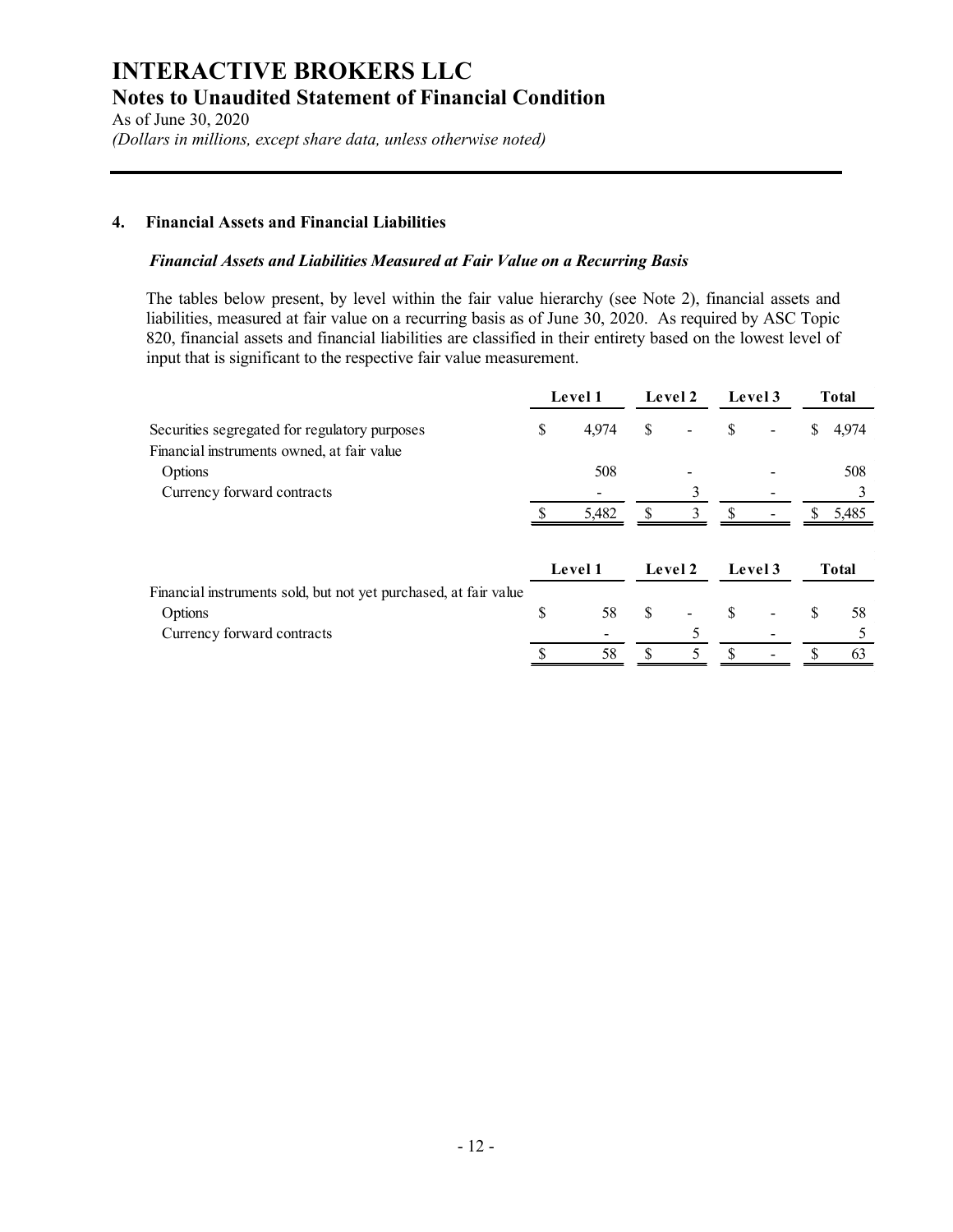As of June 30, 2020 (Dollars in millions, except share data, unless otherwise noted)

### Financial Assets and Financial Liabilities Not Measured at Fair Value

| tes to Unaudited Statement of Financial Condition<br>of June 30, 2020                                                                                                                                                                                                                                                       |                |                       |                |                   |                 |
|-----------------------------------------------------------------------------------------------------------------------------------------------------------------------------------------------------------------------------------------------------------------------------------------------------------------------------|----------------|-----------------------|----------------|-------------------|-----------------|
| llars in millions, except share data, unless otherwise noted)                                                                                                                                                                                                                                                               |                |                       |                |                   |                 |
| <b>Financial Assets and Financial Liabilities Not Measured at Fair Value</b>                                                                                                                                                                                                                                                |                |                       |                |                   |                 |
| The table below represents the carrying value, fair value and fair value hierarchy category of certain<br>financial assets and liabilities that are not recorded at fair value in the Company's statement of financial<br>condition as of June 30, 2020. The table below excludes all non-financial assets and liabilities. | Carrying       | Fair                  |                |                   |                 |
|                                                                                                                                                                                                                                                                                                                             | Value          | Value                 | <b>Level 1</b> | Level 2 Level 3   |                 |
| Financial assets, not measured at fair value:                                                                                                                                                                                                                                                                               |                |                       |                |                   |                 |
| Cash and cash equivalents                                                                                                                                                                                                                                                                                                   | 1,985          | <sup>S</sup><br>1,985 | 1,985<br>-S    | -S                |                 |
| Cash - segregated for regulatory purposes                                                                                                                                                                                                                                                                                   | 3,013          | 3,013                 | 3,013          |                   |                 |
| Securities - segregated for regulatory purposes                                                                                                                                                                                                                                                                             | 28,476         | 28,476                |                | 28,476            |                 |
| Securities borrowed                                                                                                                                                                                                                                                                                                         | 4,331          | 4,331                 |                | 4,331             |                 |
| Securities purchased under agreements to resell                                                                                                                                                                                                                                                                             | 1,367          | 1,367                 |                | 1,367             |                 |
| Receivables from customers                                                                                                                                                                                                                                                                                                  | 23,470         | 23,470                |                | 23,470            |                 |
| Receivables from brokers, dealers and clearing organizations                                                                                                                                                                                                                                                                | 978            | 978                   |                | 978               |                 |
| Receivables from affiliates                                                                                                                                                                                                                                                                                                 | 206            | 206                   |                | 206               |                 |
| Interest receivable                                                                                                                                                                                                                                                                                                         | 68             | 68                    |                | 68                |                 |
| Other assets                                                                                                                                                                                                                                                                                                                | $\overline{c}$ |                       |                |                   |                 |
| Total financial assets, not measured at fair value:                                                                                                                                                                                                                                                                         | \$63,896       | \$63,895              | \$4,998        | \$58,897          | <sup>S</sup>    |
| Financial liabilities, not measured at fair value:                                                                                                                                                                                                                                                                          |                |                       |                |                   |                 |
| Short-term borrowings                                                                                                                                                                                                                                                                                                       | \$             | 10S<br>10 \$          |                | $\mathbb S$<br>10 | -\$             |
| Payables to customers                                                                                                                                                                                                                                                                                                       | 57,903         | 57,903                |                | 57,903            |                 |
| Securities loaned                                                                                                                                                                                                                                                                                                           | 5,108          | 5,108                 |                | 5,108             |                 |
| Payables to brokers, dealers and clearing organizations                                                                                                                                                                                                                                                                     | 312            | 312                   |                | 312               |                 |
| Payables to affiliates                                                                                                                                                                                                                                                                                                      | 74             | 74                    |                | 74                |                 |
|                                                                                                                                                                                                                                                                                                                             | 3              | 3                     |                | 3                 |                 |
| Interest payable                                                                                                                                                                                                                                                                                                            |                |                       |                |                   | $$63,410$ \ $$$ |

### Netting of Financial Assets and Financial Liabilities

The Company's policy is to net securities borrowed and securities loaned, and securities purchased under agreements to resell and securities sold under agreements to repurchase that meet the offsetting requirements prescribed in ASC Topic 210-20. In the tables below, the amounts of financial instruments that are not offset in the statement of financial condition, but could be netted against cash or financial instruments with specific counterparties under master netting agreements, according to the terms of the agreements, including clearing houses or over the counter currency forward contract counterparties, are presented to provide financial statement readers with the Company's net payable or receivable with counterparties for these financial instruments.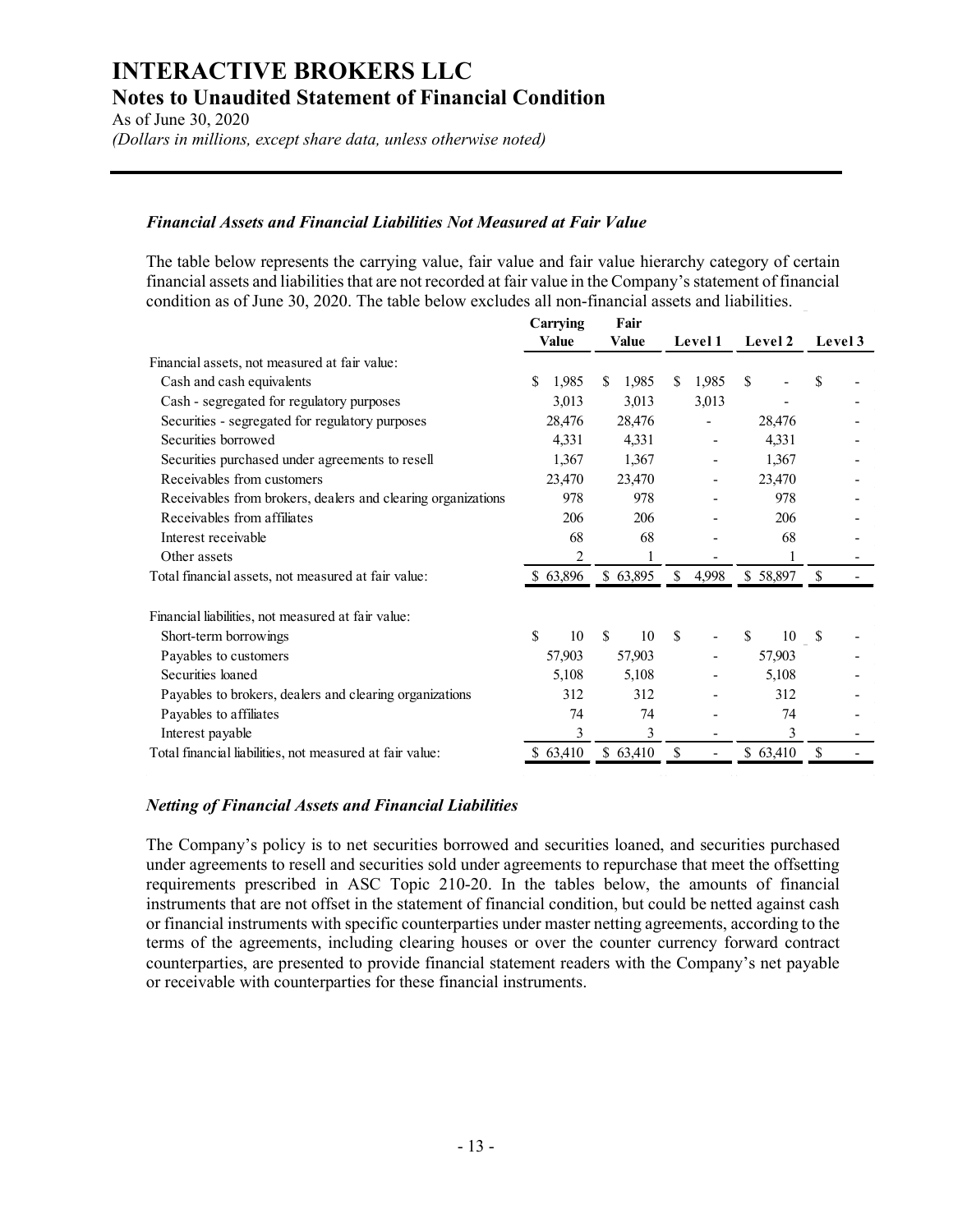As of June 30, 2020

(Dollars in millions, except share data, unless otherwise noted)

| <b>TERACTIVE BROKERS LLC</b><br>tes to Unaudited Statement of Financial Condition<br>f June 30, 2020<br>lars in millions, except share data, unless otherwise noted)<br>The table below presents the netting of financial assets and of financial liabilities as of June 30, 2020: |    |                                                                                    |               |                                                                     |               |                                                                            |               |                                                                                                            |     |            |
|------------------------------------------------------------------------------------------------------------------------------------------------------------------------------------------------------------------------------------------------------------------------------------|----|------------------------------------------------------------------------------------|---------------|---------------------------------------------------------------------|---------------|----------------------------------------------------------------------------|---------------|------------------------------------------------------------------------------------------------------------|-----|------------|
|                                                                                                                                                                                                                                                                                    |    | <b>Gross</b><br><b>Amounts of</b><br>Financial<br>Assets and<br><b>Liabilities</b> |               | <b>Amounts</b><br>Offset in the<br><b>Statement of</b><br>Financial |               | <b>Net Amounts</b><br>Presented in<br>the Statement of<br><b>Financial</b> |               | <b>Amounts Not Offset in</b><br>the Statement of<br><b>Financial Condition</b><br><b>Cash or Financial</b> |     | <b>Net</b> |
| Offsetting of financial assets:                                                                                                                                                                                                                                                    |    | Recognized                                                                         |               | Condition <sup>2</sup>                                              |               | Condition                                                                  |               | <b>Instruments</b>                                                                                         |     | Amount     |
| Securities segregated for regulatory purposes -                                                                                                                                                                                                                                    |    |                                                                                    |               |                                                                     |               |                                                                            |               |                                                                                                            |     |            |
| purchased under agreements to resell<br>Securities borrowed                                                                                                                                                                                                                        | \$ | 28,476<br>4,331                                                                    | <sup>\$</sup> |                                                                     | \$            | 28,476<br>4,331                                                            | <sup>\$</sup> | (28, 476)<br>(4,188)                                                                                       | \$  | 143        |
| Securities purchased under agreements to resell<br>Financial instruments owned, at fair value                                                                                                                                                                                      |    | 1,367                                                                              |               |                                                                     |               | 1,367                                                                      |               | (1,367)                                                                                                    |     |            |
| Options                                                                                                                                                                                                                                                                            |    | 508                                                                                |               |                                                                     |               | 508                                                                        |               | (58)                                                                                                       |     | 450        |
| Currency forward contracts<br>Total                                                                                                                                                                                                                                                |    | 3<br>34,685                                                                        | $\mathbf S$   |                                                                     | $\mathbf{s}$  | 3<br>34,685                                                                | $\mathbf S$   | (34,089)                                                                                                   | \$. | 3<br>596   |
|                                                                                                                                                                                                                                                                                    |    |                                                                                    |               |                                                                     |               |                                                                            |               |                                                                                                            |     |            |
| Offsetting of financial liabilities:<br>Securities loaned<br>Financial instruments sold, but not yet purchased,<br>at fair value                                                                                                                                                   | \$ | 5,108                                                                              | \$            |                                                                     | \$            | 5,108                                                                      | \$            | (4,857)                                                                                                    |     | 251        |
| Options                                                                                                                                                                                                                                                                            |    | 58                                                                                 |               |                                                                     |               | 58                                                                         |               | (58)                                                                                                       |     |            |
| Currency forward contracts                                                                                                                                                                                                                                                         |    | $\mathfrak s$                                                                      |               |                                                                     |               | $\sqrt{5}$                                                                 |               |                                                                                                            |     | 5          |
|                                                                                                                                                                                                                                                                                    | -S | 5,171                                                                              | S             |                                                                     | $\mathcal{S}$ | 5,171                                                                      | $\mathbb{S}$  | (4,915)                                                                                                    | -S  | 256        |

### Secured Financing Transactions – Maturities and Collateral Pledged

| Securities loaned                                                                                                                                                                                                                                                                                                                                               | <sup>\$</sup> | 5,108          | S                     | \$                   | 5,108             | - \$         |                                       |         | 251          |
|-----------------------------------------------------------------------------------------------------------------------------------------------------------------------------------------------------------------------------------------------------------------------------------------------------------------------------------------------------------------|---------------|----------------|-----------------------|----------------------|-------------------|--------------|---------------------------------------|---------|--------------|
| Financial instruments sold, but not yet purchased,                                                                                                                                                                                                                                                                                                              |               |                |                       |                      |                   |              |                                       | (4,857) |              |
| at fair value                                                                                                                                                                                                                                                                                                                                                   |               |                |                       |                      |                   |              |                                       |         |              |
| Options                                                                                                                                                                                                                                                                                                                                                         |               | 58             |                       |                      | 58                |              |                                       | (58)    |              |
| Currency forward contracts                                                                                                                                                                                                                                                                                                                                      |               | $\overline{5}$ |                       |                      | 5                 |              |                                       | $\sim$  |              |
| otal                                                                                                                                                                                                                                                                                                                                                            |               | 5,171          | <sup>\$</sup>         | <sup>\$</sup>        | 5,171             | $\mathbb{S}$ | (4,915)                               |         | 256<br>-S    |
| egregated for regulatory purposes" in the statement of financial condition.                                                                                                                                                                                                                                                                                     |               |                |                       |                      |                   |              |                                       |         |              |
|                                                                                                                                                                                                                                                                                                                                                                 |               |                |                       |                      |                   |              |                                       |         |              |
| The Company did not have any balances eligible for netting in accordance with ASC Topic 210-20 at June 30, 2020.<br>ecured Financing Transactions - Maturities and Collateral Pledged<br>the table below presents gross obligations for securities loaned transactions by remaining contractual<br>aturity and class of collateral pledged as of June 30, 2020: |               |                |                       |                      |                   |              | <b>Remaining Contractual Maturity</b> |         |              |
|                                                                                                                                                                                                                                                                                                                                                                 |               |                | Overnight<br>and Open | Less than<br>30 days | $30 - 90$<br>days |              | Over 90<br>days                       |         | <b>Total</b> |
| Securities loaned                                                                                                                                                                                                                                                                                                                                               |               |                |                       |                      |                   |              |                                       |         |              |
| <b>Stocks</b>                                                                                                                                                                                                                                                                                                                                                   |               | \$             | 5,055                 |                      |                   |              |                                       |         | 5,055        |
| Corporate bonds                                                                                                                                                                                                                                                                                                                                                 |               |                | 53                    |                      |                   |              |                                       |         | 53           |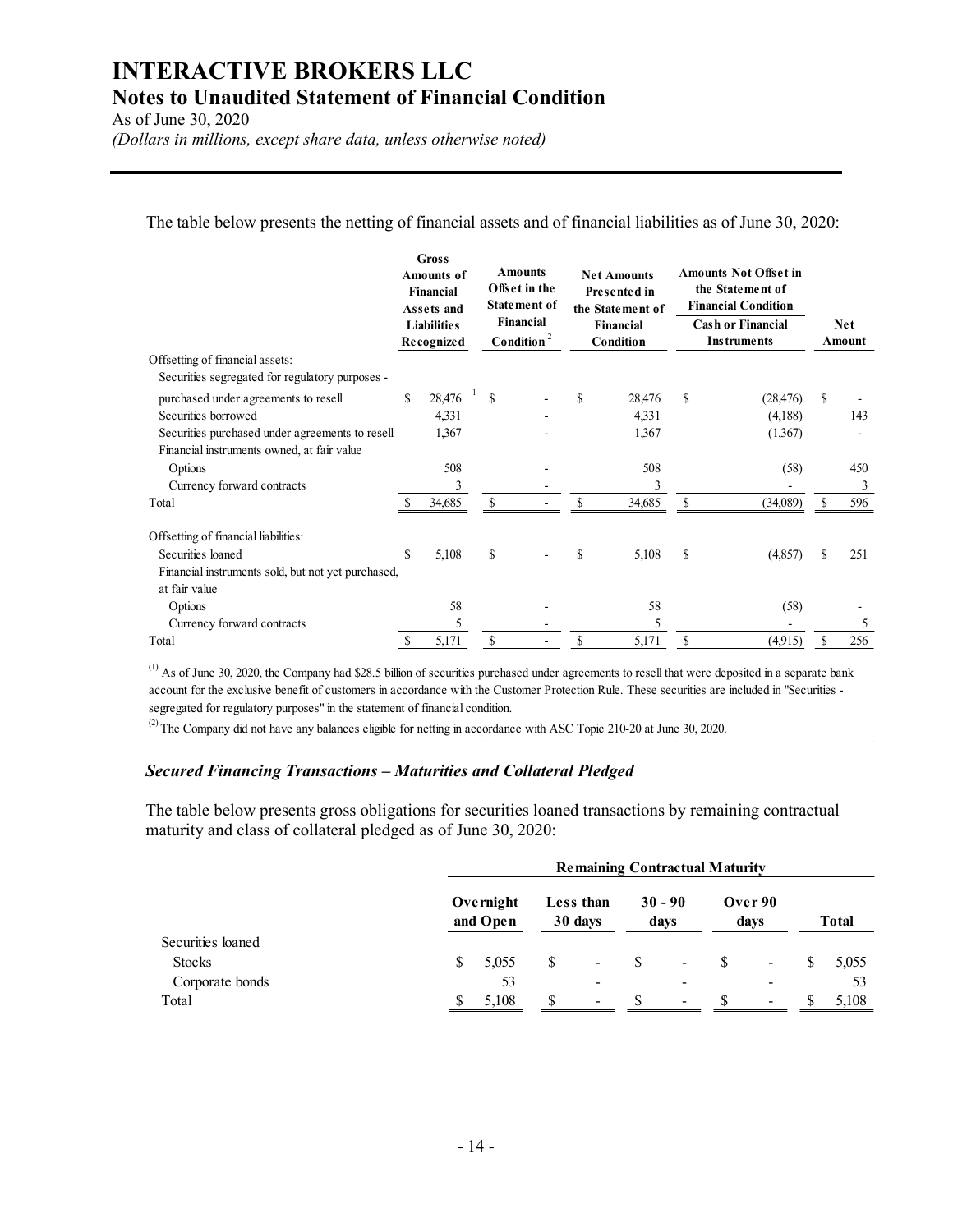As of June 30, 2020 (Dollars in millions, except share data, unless otherwise noted)

#### 5. Collateralized Transactions

The Company enters into securities borrowing and lending transactions and agreements to repurchase and resell securities to obtain securities for settlement and to earn residual interest rate spreads. In addition, the Company's customers pledge their securities owned to collateralize margin loans. Under these transactions, the Company either receives or provides collateral, including equity, corporate debt and U.S. government securities. Under typical agreements, the Company is permitted to sell or repledge securities received as collateral and use these securities to secure securities purchased under agreements to resell, enter into securities lending transactions or deliver these securities to counterparties to cover short positions.

The Company also engages in securities financing transactions with and for customers through margin lending. Customer receivables generated from margin lending activity are collateralized by customer-owned securities held by the Company. Customers' required margin levels and established credit limits are monitored continuously by risk management staff using automated systems. Pursuant to the Company's policy and as enforced by such systems, customers are required to deposit additional collateral or reduce positions, when necessary, to avoid automatic liquidation of their positions.

Margin loans are extended to customers on a demand basis and are not committed facilities. Factors considered in the acceptance or rejection of margin loans are the amount of the loan, the degree of leverage being employed in the customer account and an overall evaluation of the customer's portfolio to ensure proper diversification or, in the case of concentrated positions, appropriate liquidity of the underlying collateral. Additionally, transactions relating to concentrated or restricted positions are limited or prohibited by raising the level of required margin collateral (to 100% in the extreme case). Underlying collateral for margin loans is evaluated with respect to the liquidity of the collateral positions, valuation of securities, volatility analysis and an evaluation of industry concentrations. Adherence to the Company's collateral policies significantly limits the Company's credit exposure to margin loans in the event of a customer's default. Under margin lending agreements, the Company may request additional margin collateral from customers and may sell securities that have not been paid for or purchase securities sold but not delivered from customers, if necessary. At June 30, 2020, approximately \$23.5 billion of customer margin loans were outstanding. required to deposit additional<br>tion of their positions.<br>committed facilities. Factors<br>to of the loan, the degree of<br>n of the customer's portfolio<br>dor restricted positions are<br> $\frac{100\% \text{ in the extreme case}}{100\% \text{ in the extreme case}}$ <br>e liquidity of gin loans are extended to customers on a demand basis and are not committed facilities. Factors<br>identified in the acceptance or rejection of margin loans are the amount of the loan, the degree of<br>range being employed in t Experiment the customer account and an overall evaluation of the eustomer's portfolion<br>stare proper diversification or, in the case of concentrated positions, appropriate liquidity of the<br>relying collateral. Additionally,

The table below presents a summary of the amounts related to collateralized transactions as of June 30, 2020:

|                                                              | Permitted   | Sold or     |
|--------------------------------------------------------------|-------------|-------------|
|                                                              | to Repledge | Repledged   |
| Securities lending transactions                              | 29,904      | \$<br>4,286 |
| Securities purchased under agreements to resell transactions | 29,828      | 29,551      |
| Customer margin assets                                       | 26,269      | 8,749       |
|                                                              | 86.001      | 42.586      |

 $^{(1)}$  As of June 30, 2020, \$28.5 billion or 96% of securities acquired through agreements to resell that are shown as repledged have been deposited in a separate bank account for the exclusive benefit of customers in accordance with the Customer Protection Rule.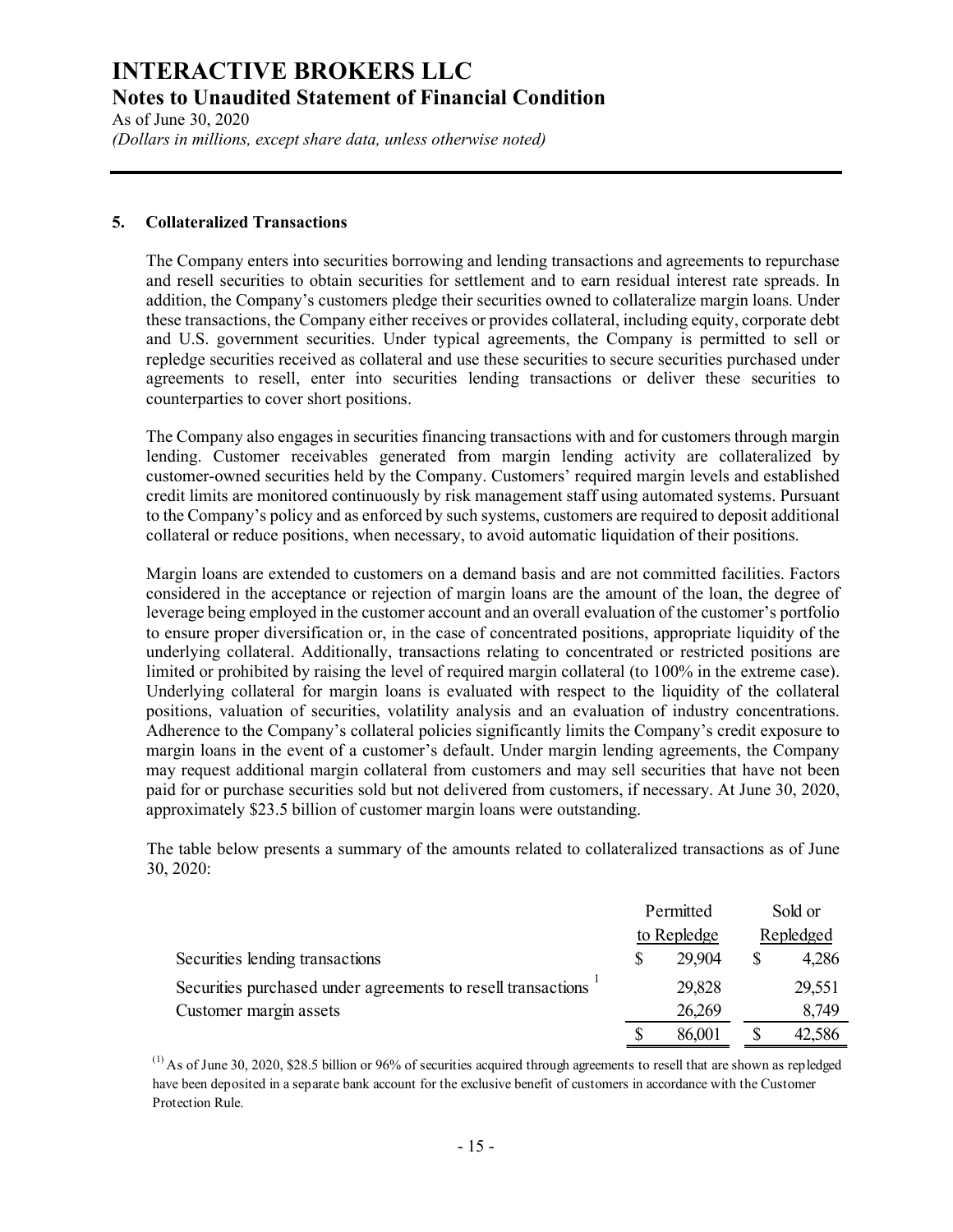As of June 30, 2020 (Dollars in millions, except share data, unless otherwise noted)

### 6. Employee Incentive Plans

### Defined Contribution Plan

The Company offers to employees who have met minimum service requirements the opportunity to participate in defined contribution retirement plans qualifying under the provisions of Section 401(k) of the Internal Revenue Code. The general purpose of this plan is to provide employees with an incentive to make regular savings in order to provide additional financial security during retirement. This plan provides for the Company to match 50% of the employees' pre-tax contribution, up to a maximum of 10% of eligible earnings. The employee is vested in the matching contribution incrementally over six years of service.

### 2007 Stock Incentive Plan

Under IBG, Inc.'s Stock Incentive Plan, up to 30 million shares of IBG, Inc.'s common stock may be issued to satisfy vested restricted stock units granted to directors, officers, employees, contractors and consultants of the Company. The purpose of the Stock Incentive Plan is to promote the Company's long-term financial success by attracting, retaining and rewarding eligible participants.

The Stock Incentive Plan is administered by the Compensation Committee of IBG, Inc.'s Board of Directors. The Compensation Committee has discretionary authority to determine the eligibility to participate in the Stock Incentive Plan and establishes the terms and conditions of the awards, including the number of awards granted to each participant and all other terms and conditions applicable to such awards in individual grant agreements. Awards are expected to be made primarily through grants of IBG Inc.'s restricted stock units. Stock Incentive Plan awards are subject to issuance over time. All previously granted but not yet earned awards may be cancelled by the Company upon the participant's termination of employment or violation of certain applicable covenants prior to issuance, unless determined otherwise by the Compensation Committee.

The Stock Incentive Plan provides that, upon a change in control, the Compensation Committee may, at its discretion, fully vest any granted but not yet earned awards under the Stock Incentive Plan, or provide that any such granted but not yet earned awards will be honored or assumed, or new rights substituted by the new employer on a substantially similar basis and on terms and conditions substantially comparable to those of the Stock Incentive Plan.

IBG, Inc. is expected to continue to grant awards on or about December 31 of each year to eligible participants, including employees of the Company, as part of an overall plan of equity compensation. Restricted stock units vest and become distributable to participants in accordance with the following schedule:

- 10% on the first vesting date, which is on or about May 9 of each year; and
- an additional 15% on each of the following six anniversaries of the first vesting, assuming continued employment with the Company and compliance with non-competition and other applicable covenants.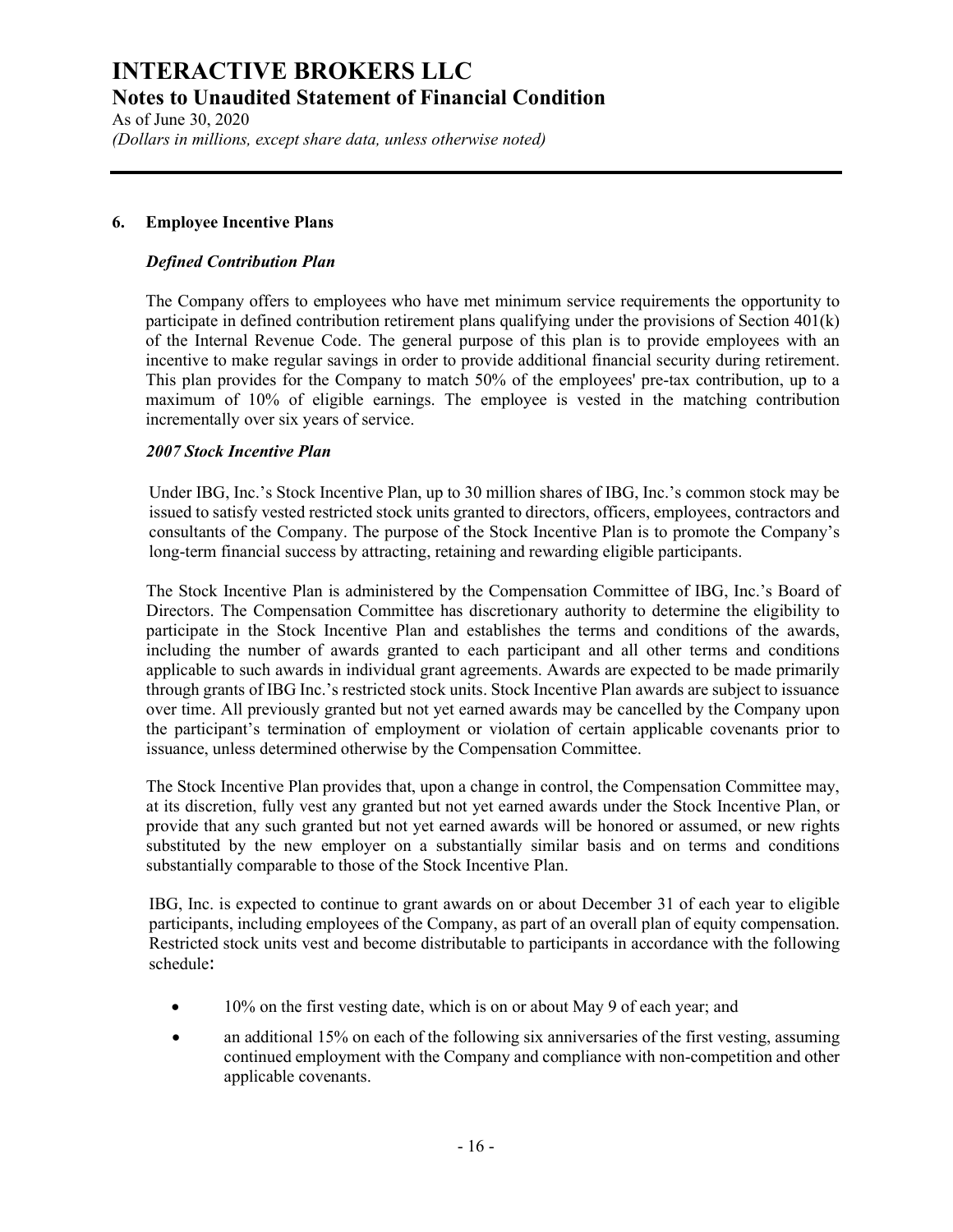As of June 30, 2020

(Dollars in millions, except share data, unless otherwise noted)

| <b>TERACTIVE BROKERS LLC</b><br>es to Unaudited Statement of Financial Condition<br>f June 30, 2020<br>ars in millions, except share data, unless otherwise noted)                                                                                                                                                                 |                                                      |                                                                                                  |  |
|------------------------------------------------------------------------------------------------------------------------------------------------------------------------------------------------------------------------------------------------------------------------------------------------------------------------------------|------------------------------------------------------|--------------------------------------------------------------------------------------------------|--|
| Estimated future grants under the Stock Incentive Plan are accrued for ratably during each year (see<br>Note 2). In accordance with the vesting schedule, outstanding awards vest and are distributed to<br>participants yearly on or about May 9 of each year. At the end of each year, no vested awards remain<br>undistributed. |                                                      |                                                                                                  |  |
| The table below summarizes the Stock Incentive Plan activity for the six months ended June 30, 2020:                                                                                                                                                                                                                               |                                                      |                                                                                                  |  |
|                                                                                                                                                                                                                                                                                                                                    | <b>Stock</b><br>Incentive<br>Plan Units <sup>1</sup> | <b>Intrinsic Value of SIP</b><br><b>Shares which Vested</b><br>and were Distributed <sup>2</sup> |  |
| Balance, December 31, 2019                                                                                                                                                                                                                                                                                                         | 1,326,351                                            |                                                                                                  |  |
| Granted<br>Cancelled                                                                                                                                                                                                                                                                                                               | (52, 924)                                            |                                                                                                  |  |
| Distributed<br>Balance, June 30, 2020                                                                                                                                                                                                                                                                                              | (321, 026)<br>952,401                                | \$<br>13                                                                                         |  |
| $^{(1)}$ Stock Incentive Plan number of granted restricted stock units related to 2019 was adjusted by 425 additional restricted stock<br>units during the six months ended June 30, 2020.                                                                                                                                         |                                                      |                                                                                                  |  |
| <sup>(2)</sup> Intrinsic value of SIP units distributed represents the compensation value reported to the participants.                                                                                                                                                                                                            |                                                      |                                                                                                  |  |

Awards previously granted but not yet earned under the Stock Incentive Plan are subject to the plan's post-employment provisions in the event a participant ceases employment with the Company. Through June 30, 2020, a total of 133,180 restricted stock units have been distributed under these postemployment provisions.

### 7. Leases

All of the Company's leases are classified as operating leases and primarily consist of real estate leases for corporate offices. As of June 30, 2020, the weighted-average remaining lease term on these leases is approximately 6 years and the weighted-average discount rate used to measure the lease liabilities is approximately 4.18%. The Company's lease agreements do not contain any residual value guarantees, restrictions or covenants.

The table below presents balances reported in the statement of financial condition related to the Company's leases as of June 30, 2020:

| Right-of-use assets <sup>1</sup> | $\sim$ |
|----------------------------------|--------|
| Lease liabilities <sup>1</sup>   |        |

 $<sup>(1)</sup>$  Right-of-use assets are included in other assets and lease liabilities are included in accounts payable, accrued expenses and</sup> other liabilities in the Company's statement of financial condition.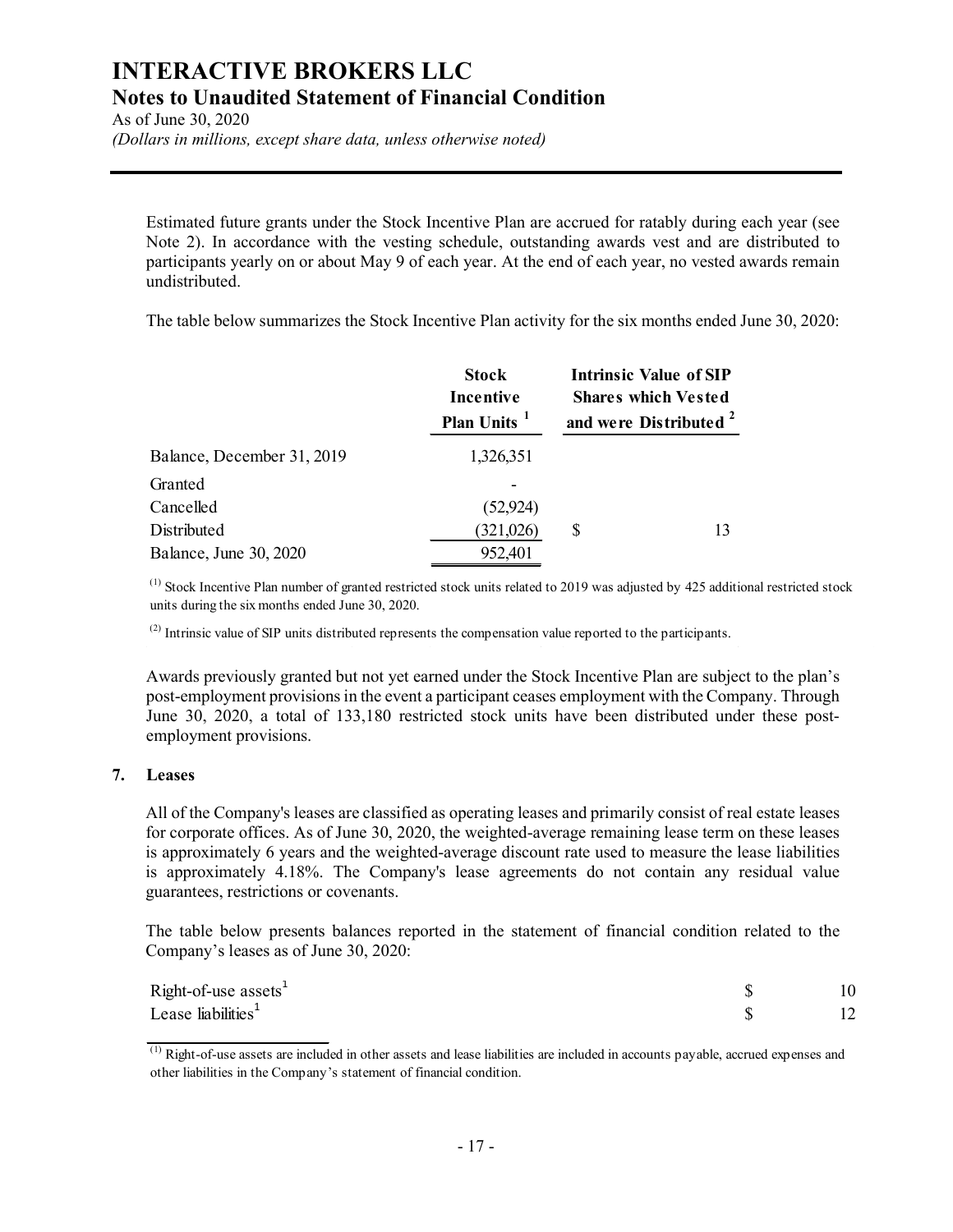As of June 30, 2020 (Dollars in millions, except share data, unless otherwise noted)

| <b>TERACTIVE BROKERS LLC</b>                                                                                                                                                                                                                                                             |               |                |
|------------------------------------------------------------------------------------------------------------------------------------------------------------------------------------------------------------------------------------------------------------------------------------------|---------------|----------------|
| es to Unaudited Statement of Financial Condition                                                                                                                                                                                                                                         |               |                |
| f June 30, 2020                                                                                                                                                                                                                                                                          |               |                |
| lars in millions, except share data, unless otherwise noted)                                                                                                                                                                                                                             |               |                |
|                                                                                                                                                                                                                                                                                          |               |                |
|                                                                                                                                                                                                                                                                                          |               |                |
|                                                                                                                                                                                                                                                                                          |               |                |
| The table below reconciles the undiscounted cash flows of the Company's leases as of June 30,                                                                                                                                                                                            |               |                |
| 2020 to the present value of its operating lease payments:                                                                                                                                                                                                                               |               |                |
| 2020 (remaining)                                                                                                                                                                                                                                                                         | \$            |                |
| 2021                                                                                                                                                                                                                                                                                     |               | $\overline{2}$ |
| 2022                                                                                                                                                                                                                                                                                     |               | 2              |
| 2023                                                                                                                                                                                                                                                                                     |               | 3              |
| 2024                                                                                                                                                                                                                                                                                     |               | 2              |
| 2025                                                                                                                                                                                                                                                                                     |               | 2              |
| Thereafter                                                                                                                                                                                                                                                                               |               | 2              |
| Total undiscounted operating lease payments                                                                                                                                                                                                                                              | <sup>\$</sup> | 14             |
| Less: imputed interest                                                                                                                                                                                                                                                                   |               | (2)            |
| Present value of operating lease liabilities                                                                                                                                                                                                                                             | $\mathbb{S}$  | 12             |
| <b>Property and Equipment</b>                                                                                                                                                                                                                                                            |               |                |
| Property and equipment, which are included in other assets in the statement of financial condition<br>consist of leasehold improvements, computer equipment, office furniture and equipment. The table<br>below presents balances related to property and equipment as of June 30, 2020: |               |                |
| Leasehold improvements                                                                                                                                                                                                                                                                   | \$            | 5              |
| Computer equipment                                                                                                                                                                                                                                                                       |               |                |
| Office furniture and equipment                                                                                                                                                                                                                                                           |               |                |
|                                                                                                                                                                                                                                                                                          |               | 15             |
| Less - accumulated depreciation and amortization                                                                                                                                                                                                                                         |               | (6)            |
| Property and equipment, net                                                                                                                                                                                                                                                              |               | 9              |
|                                                                                                                                                                                                                                                                                          |               |                |

### 8. Property and Equipment

| 024                                                                                                                                                                                                                                                                                   | $\overline{2}$ |  |
|---------------------------------------------------------------------------------------------------------------------------------------------------------------------------------------------------------------------------------------------------------------------------------------|----------------|--|
| 025                                                                                                                                                                                                                                                                                   |                |  |
| hereafter                                                                                                                                                                                                                                                                             |                |  |
| otal undiscounted operating lease payments                                                                                                                                                                                                                                            | \$<br>14       |  |
| ess: imputed interest                                                                                                                                                                                                                                                                 | (2)            |  |
| resent value of operating lease liabilities                                                                                                                                                                                                                                           | 12             |  |
| roperty and Equipment                                                                                                                                                                                                                                                                 |                |  |
| roperty and equipment, which are included in other assets in the statement of financial condition<br>onsist of leasehold improvements, computer equipment, office furniture and equipment. The table<br>elow presents balances related to property and equipment as of June 30, 2020: |                |  |
| Leasehold improvements                                                                                                                                                                                                                                                                | \$<br>5        |  |
| Computer equipment                                                                                                                                                                                                                                                                    |                |  |
| Office furniture and equipment                                                                                                                                                                                                                                                        |                |  |
|                                                                                                                                                                                                                                                                                       | 15             |  |
| Less - accumulated depreciation and amortization                                                                                                                                                                                                                                      | (6)            |  |
| Property and equipment, net                                                                                                                                                                                                                                                           | 9              |  |
|                                                                                                                                                                                                                                                                                       |                |  |
|                                                                                                                                                                                                                                                                                       |                |  |
|                                                                                                                                                                                                                                                                                       |                |  |
| ommitments, Contingencies and Guarantees                                                                                                                                                                                                                                              |                |  |

# 9. Commitments, Contingencies and Guarantees

### Claims Against Customers

Over an extended period in 2018, a small number of the Company's customers had taken relatively large positions in a security listed on a major U.S. exchange. The Company extended margin loans against the security at a conservatively high collateral requirement. In December 2018, within a very short timeframe, this security lost a substantial amount of its value. During the quarter ended March 31, 2019, subsequent price declines in the stock have caused these accounts to fall into deficits, despite the Company's efforts to liquidate the customers' positions. The Company continues to evaluate pursuing the collection of the debts, although debt collection efforts are inherently difficult and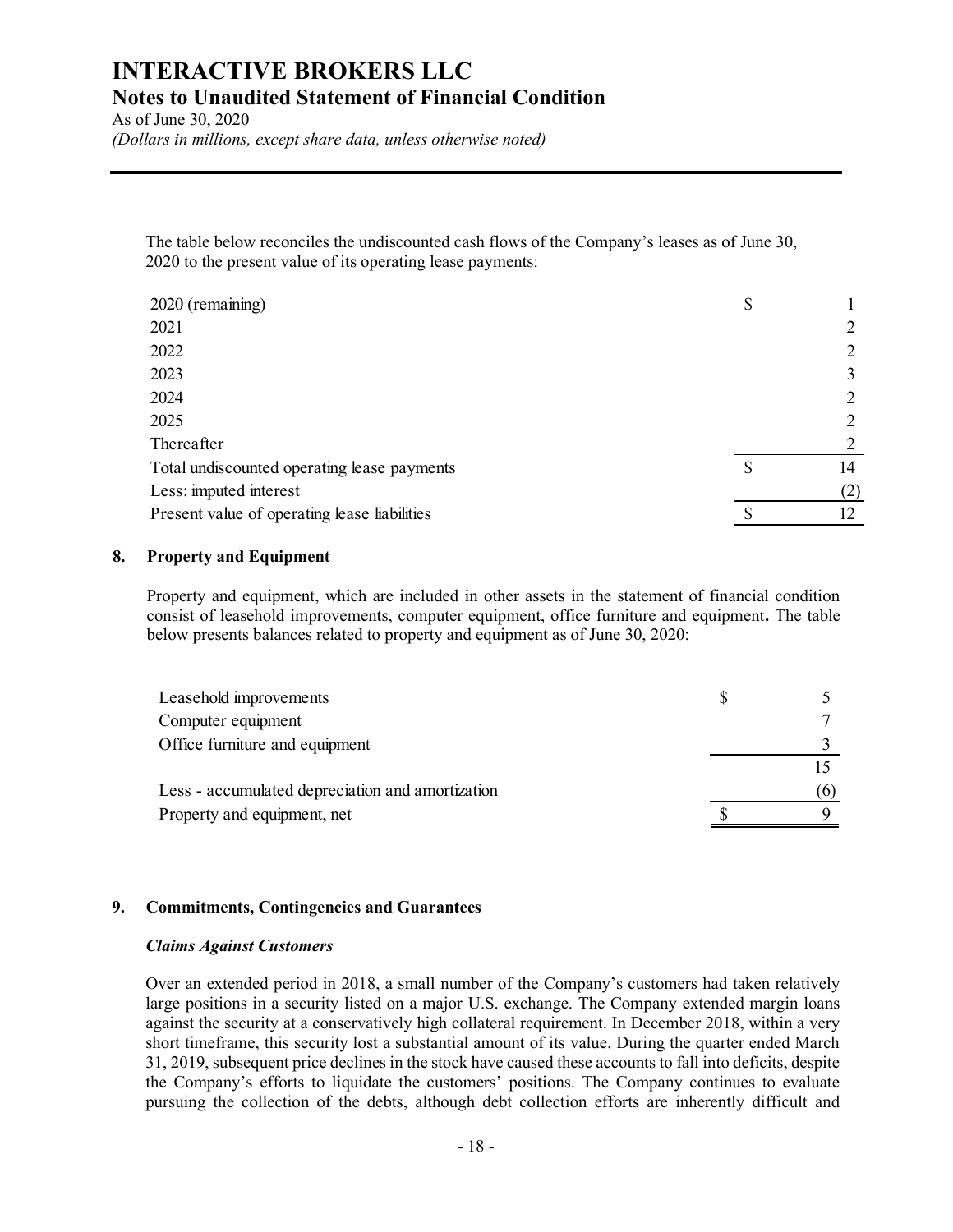As of June 30, 2020 (Dollars in millions, except share data, unless otherwise noted)

uncertain. The ultimate effect of this incident on the Company's results will depend upon the outcome of the Company's debt collection efforts.

### **Litigation**

The Company is subject to certain pending and threatened legal actions that arise out of the normal course of business. Litigation is inherently unpredictable, particularly in proceedings where claimants seek substantial or indeterminate damages, or which are in their early stages. The Company has not been able to quantify the actual loss or range of loss related to such legal proceedings, the manner in which they will be resolved, the timing of final resolution or the ultimate settlement. Management believes that the resolution of these actions will not have a material effect, if any, on the Company's business or financial condition, but may have a material impact on the results of operations for a given period.

The Company accounts for potential losses related to litigation in accordance with FASB ASC Topic 450, "Contingencies." As of June 30, 2020, reserves provided for potential losses related to litigation matters were not material.

### Trading Technologies Matter

On February 3, 2010, Trading Technologies International, Inc. ("Trading Technologies") filed a complaint in the U.S. District Court for the Northern District of Illinois, Eastern Division, against IBG LLC and the Company ("Defendants"). The complaint, as amended, alleges that the Defendants have infringed and continue to infringe twelve U.S. patents held by Trading Technologies. Trading Technologies is seeking, among other things, unspecified damages and injunctive relief. The Defendants filed an answer to Trading Technologies' amended complaint, as well as related counterclaims. The Defendants deny Trading Technologies' claims, assert that the asserted patents are not infringed and are invalid, and assert several other defenses as well.

The asserted patents were the subject of petitions before the United States Patent and Trademark Office ("USPTO") seeking Covered Business Method Review ("CBM Review"). The USPTO Patent Trial Appeal Board ("PTAB") found all claims of ten of the twelve asserted patents to be invalid. Of the remaining two patents, 53 of the 56 claims of one patent were held invalid and the other patent survived CBM Review proceedings. Appeals were filed by either Defendants or Trading Technologies on all PTAB determinations.

The United States Court of Appeals for the Federal Circuit vacated the CBM Review determinations of invalidity for four patents, concluding that these patents were not eligible for CBM Review. The District Court trial with respect to these four patents is scheduled for April 2021.

While it is difficult to predict the outcome of the matter, the Company believes it has meritorious defenses to the allegations made in the complaint and intends to defend itself vigorously against them. However, litigation is inherently uncertain and there can be no guarantee that the Company will prevail or that the litigation can be settled on favorable terms.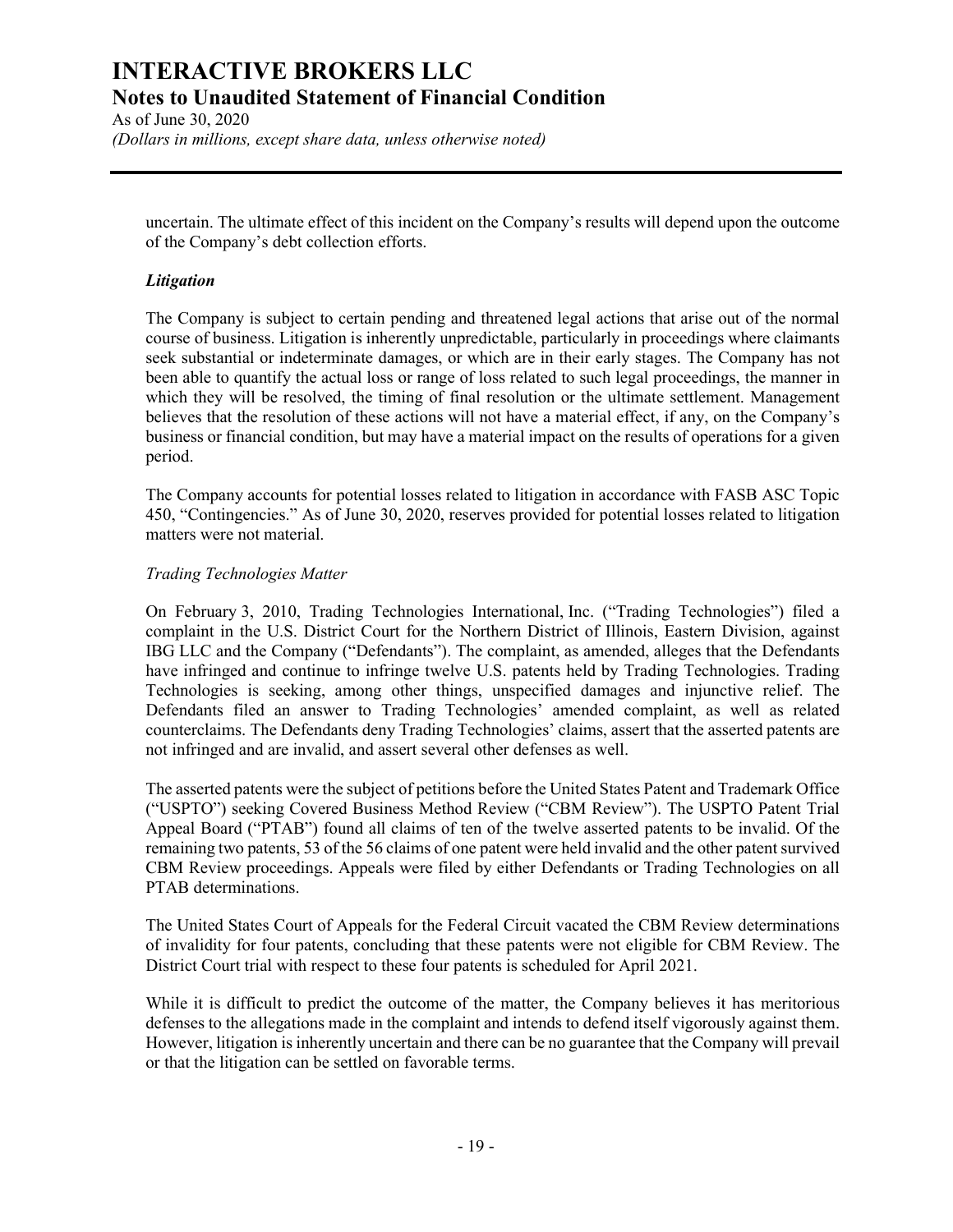As of June 30, 2020 (Dollars in millions, except share data, unless otherwise noted)

### Class Action Matter

On December 18, 2015, a former individual customer filed a purported class action complaint against the Company, IBG, Inc., and Thomas Frank, PhD, the Company's Executive Vice President and Chief Information Officer, in the U.S. District Court for the District of Connecticut. The complaint alleges that the purported class of the Company's customers were harmed by alleged "flaws" in the computerized system used to close out (i.e., liquidate) positions in customer brokerage accounts that have margin deficiencies. The complaint seeks, among other things, undefined compensatory damages and declaratory and injunctive relief.

On September 28, 2016, the District Court issued an order granting the Company's motion to dismiss the complaint in its entirety, and without providing plaintiff leave to amend. On September 28, 2017, plaintiff appealed to the United States Court of Appeals for the Second Circuit. On September 26, 2018, the Court of Appeals affirmed the dismissal of plaintiff's claims of breach of contract and commercially unreasonable liquidation but vacated and remanded back to the District Court plaintiff's claims for negligence. On November 30, 2018, the plaintiff filed a second amended complaint. The Company filed a motion to dismiss the new complaint on January 15, 2019, which was denied on September 30, 2019. On December 9, 2019, the Company filed a motion requesting that the District Court certify to the Connecticut Supreme Court two questions of Connecticut law directly relevant to the motion to dismiss. The Court denied the Company's motion to certify on May 15, 2020. Currently, Plaintiff's motion for class certification is due on February 17, 2021. Regardless of the outcome of this motion, the Company does not believe that a purported class action is appropriate given the great differences in portfolios, markets and many other circumstances surrounding the liquidation of any particular customer's margin-deficient account. The Company and the related defendants intend to continue to defend themselves vigorously against the case and, consistent with past practice in connection with this type of unwarranted action, any potential claims for counsel fees and expenses incurred in defending the case may be fully pursued against the plaintiff.

# Regulatory Matters

The Company is subject to regulatory oversight and examination by numerous governmental and selfregulatory authorities in the normal course of business and it is currently providing information to certain of such authorities. The Company has provided information to FINRA, the SEC, and the CFTC concerning its historical anti-money laundering and Bank Secrecy Act practices and procedures, and these agencies have indicated that they believe that these historical practices and procedures were inadequate. The Company periodically reviews these practices and procedures to make them more robust and to respond to changing regulatory standards; and it has been enhancing and augmenting them, including hiring additional personnel, over the past several years.

On August 10, 2020, the FINRA, the SEC, and the CFTC announced settlements with the Company resolving their investigations. As part of the settlements, the Company has agreed to pay penalties of \$15 to FINRA, \$11.5 to the SEC, and \$11.5 to the CFTC, plus approximately \$700 thousand in disgorgement. In addition, the Company has agreed to continue the retention of an independent consultant to review the implementation of the Company's enhanced practices and procedures. The Company was fully reserved for such settlements. The Company is also cooperating with a Department of Justice inquiry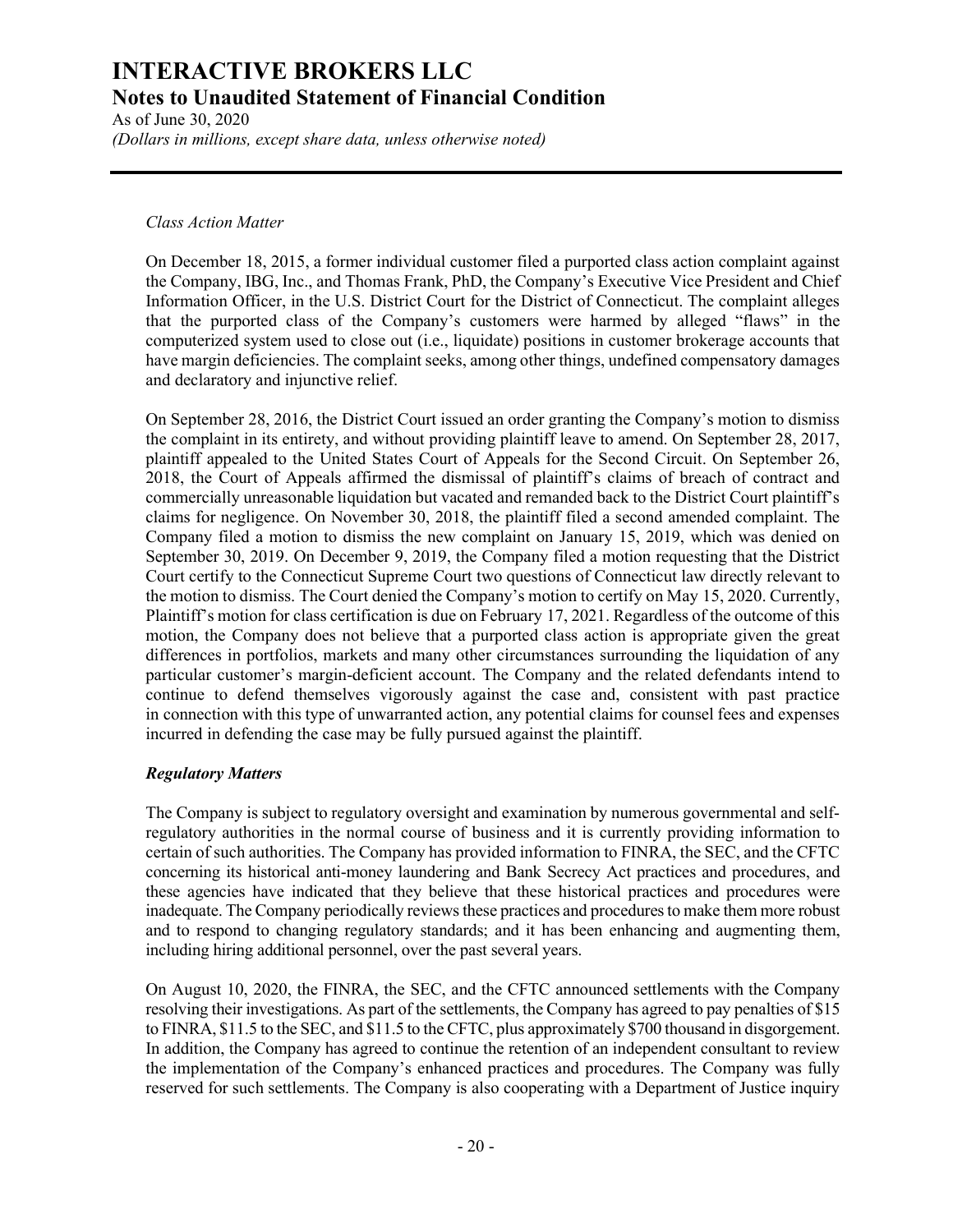As of June 30, 2020 (Dollars in millions, except share data, unless otherwise noted)

concerning these matters, and while its outcome cannot be predicted, the Company does not believe that the resolution of this inquiry will have a material effect on its financial condition.

## West Texas Intermediate Crude Oil Event

On April 20, 2020 the energy markets exhibited extraordinary price activity in the New York Mercantile Exchange ("NYMEX") West Texas Intermediate Crude Oil contract. The price of the May 2020 contract dropped to an unprecedented negative price of \$37.63. This price was the basis for determining the settlement price for cash-settled futures contracts traded on the CME Globex and also for a separate, expiring cash-settled futures contract listed on the Intercontinental Exchange Europe ("ICE Europe"). Several of the Company's customers held long positions in these CME and ICE Europe futures contracts, and as a result they incurred losses, including losses in excess of the equity in their accounts. The Company fulfilled the required variation margin settlements with the respective clearing houses on behalf of its customers. The Company subsequently compensated certain affected customers in connection with their losses resulting from the futures contracts settling at a price below zero. The Company recognized a loss that did not have a material effect on its financial condition.

### **Guarantees**

The Company provides guarantees to securities and commodities clearing houses and exchanges which meet the accounting definition of a guarantee under FASB ASC Topic 460, "Guarantees." Under standard membership agreements, clearing house and exchange members are required to guarantee collectively the performance of other members. Under the agreements, if a member becomes unable to satisfy its obligations, other members would be required to meet shortfalls. In the opinion of management, the Company's liability under these arrangements is not quantifiable and could exceed the cash and securities they have posted as collateral. However, the potential for the Company to be required to make payments under these arrangements is remote. Accordingly, no contingent liability is carried on the statement of financial condition for these arrangements.

In connection with its retail brokerage business, the Company performs securities and commodities execution, clearance and settlement on behalf of its customers for whom it commits to settle trades submitted by such customers with the respective clearing houses. If a customer fails to fulfill its settlement obligations, the Company must fulfill those settlement obligations. The Company is fully secured by assets in customers' accounts and any proceeds received from securities and commodities transactions entered into by the Company on behalf of customers. No contingent liability is carried on the statement of financial condition for such customer obligations.

### Other Commitments

Certain clearing houses, clearing banks and firms used by the Company are given a security interest in certain assets of the Company held by those clearing organizations. These assets may be applied to satisfy the obligations of the Company to the respective clearing organizations.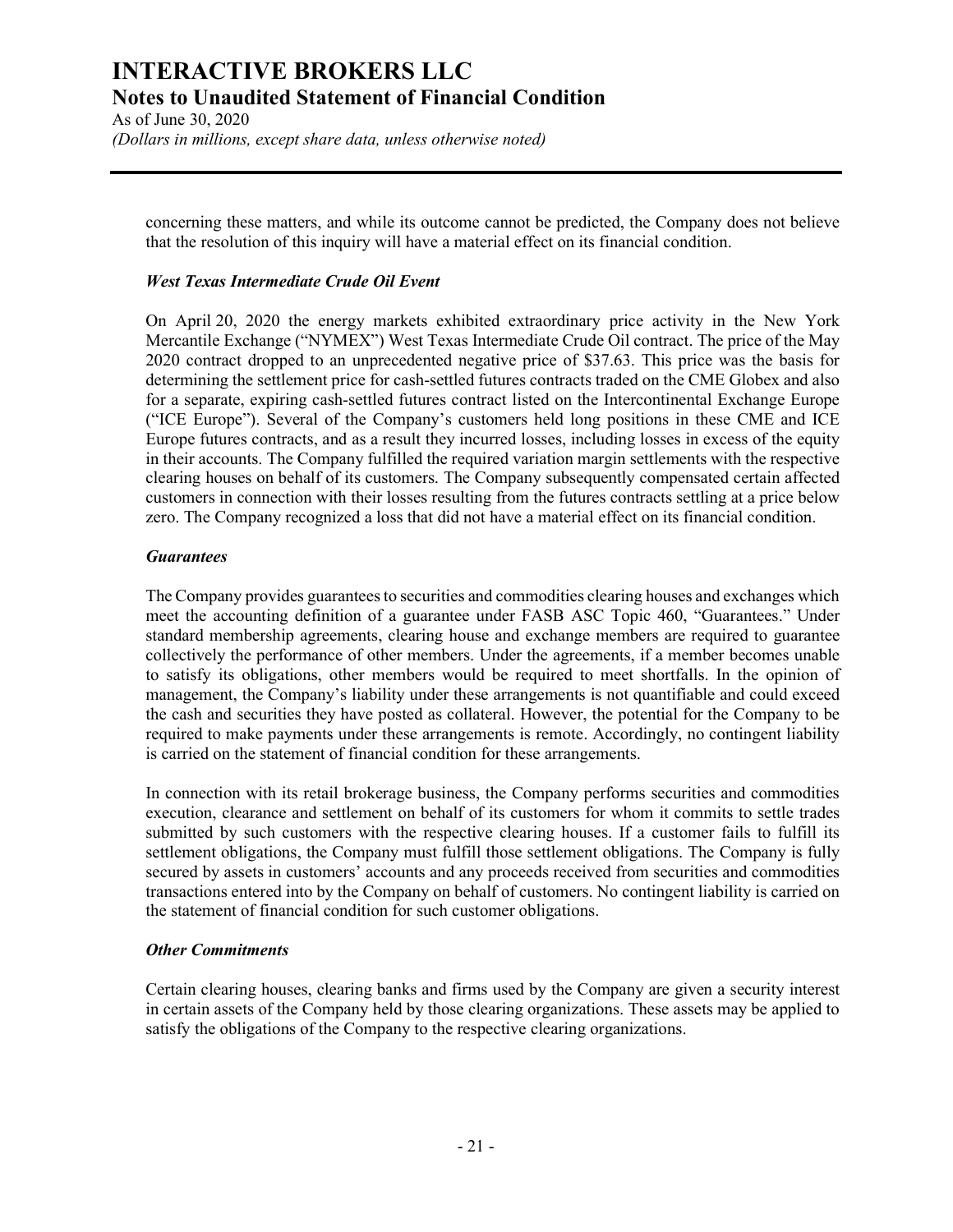As of June 30, 2020 (Dollars in millions, except share data, unless otherwise noted)

### 10. Segregation of Funds and Reserve Requirements

As a result of customer activities, the Company is obligated by rules mandated by its primary regulators, the SEC and the CFTC, to segregate or set aside cash or qualified securities to satisfy such rules which have been promulgated to protect customer assets. In addition, the Company is a member of various clearing organizations at which cash or securities are deposited as required to conduct of day-to-day clearance activities.

In accordance with the Customer Protection Rule, the Company is required to maintain separate bank accounts for the exclusive benefit of customers. At June 30, 2020, the Company held cash of \$1,804 and securities purchased under agreements to resell with a carrying value of \$28,158 to satisfy this requirement.

During the period ended June 30, 2020, the Company performed the computations for the assets in the proprietary accounts of brokers (commonly referred to as "PAB") in accordance with the customer reserve computation set forth under the Customer Protection Rule. At June 30, 2020, the Company held securities purchased under agreements to resell with a carrying value of \$318 to satisfy this requirement.

In accordance with the Commodity Exchange Act, the Company is required to segregate all monies, securities and property received to margin and to guarantee or secure the trades or contracts of customers in regulated commodities. At June 30, 2020, the Company had cash and securities of \$5,613, payables to brokers, dealers and clearing organizations of \$15 and commodities option contracts with net long market values of \$55 segregated to satisfy this requirement. At June 30, 2020, the net market values of long and short commodity option contracts were included in receivables from brokers, dealers and clearing organizations.

In accordance with CFTC Regulation 30.7, the Company is required to segregate all monies, securities and property received to margin and to guarantee or secure the trades or contracts of foreign boards of trade. At June 30, 2020, the Company had cash and securities in the amount of \$569, receivables from brokers, dealers and clearing organizations of \$125, and commodities options contracts with a net long market value of \$2 segregated to satisfy this requirement. At June 30, 2020, the net market values of long and short commodity option contracts were included in receivables from brokers, dealers and clearing organizations.

In accordance with NFA Financial Requirements Section 14, the Company is required to hold amounts, equal to or in excess of its retail forex obligation, at one or more qualifying institutions in the U.S. or money center countries (as defined in CFTC Regulation 1.49). NFA authorized the Company to utilize its daily securities reserve computations performed in accordance with the Customer Protection Rule to satisfy this requirement.

### 11. Net Capital Requirements

The Company is subject to the Uniform Net Capital Rule, which requires the maintenance of minimum net capital. The Company has elected to use the alternative method permitted by the rule, which requires it to maintain minimum net capital, as defined, equal to the greater of \$250 thousand or 2%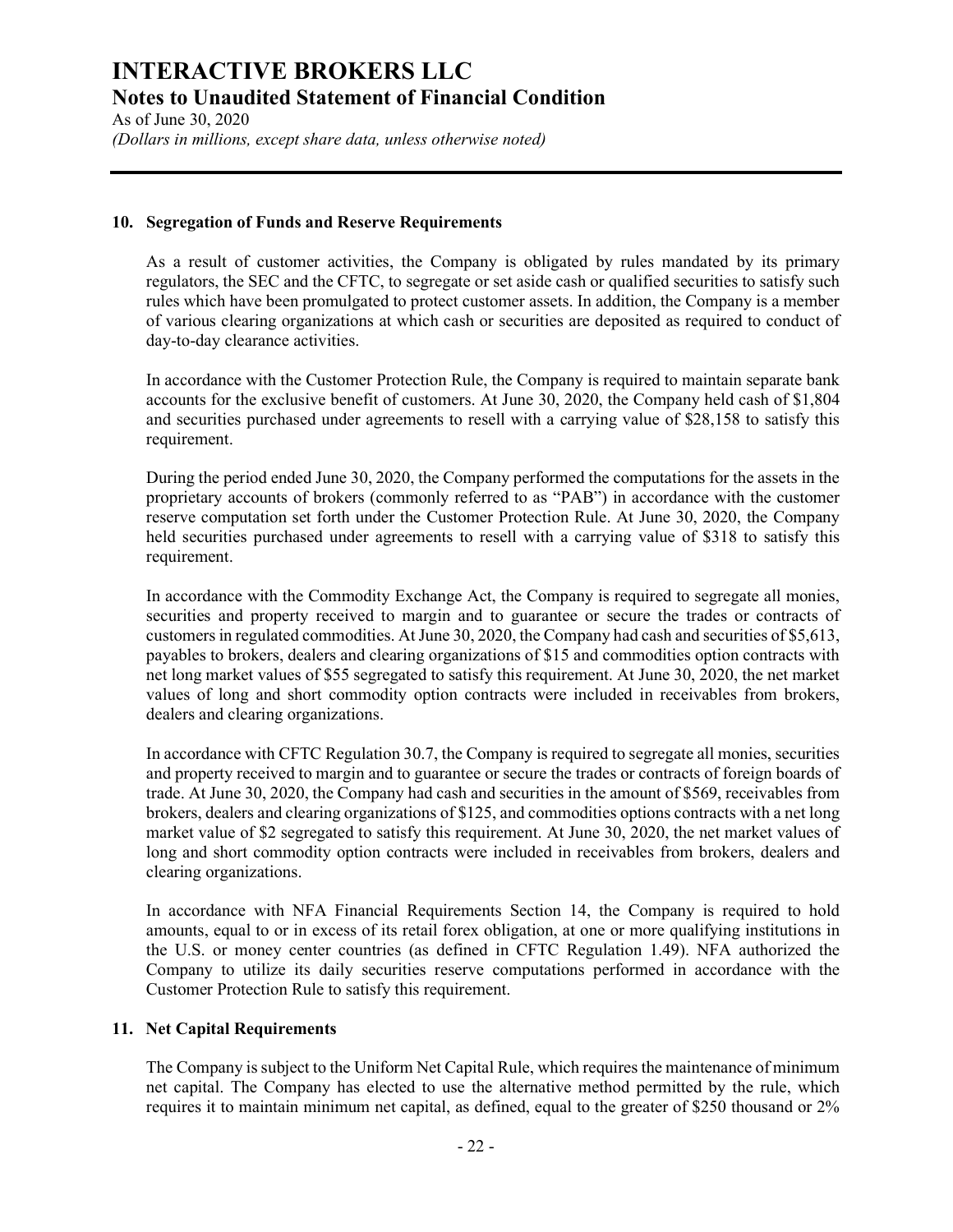As of June 30, 2020 (Dollars in millions, except share data, unless otherwise noted)

of aggregate debit balances arising from customer transactions, as defined. The Company is also subject to the CFTC's minimum financial requirements (Regulation 1.17), which require it to maintain minimum net capital, as defined, equal to the greater of (a) \$20 plus 5% of total retail forex obligations in excess of \$10, or (b) 8% of the total commodities risk margin requirement for all positions carried in customer and non-customer accounts. The Uniform Net Capital Rule also provides that equity capital may not be withdrawn or cash dividends paid if the resulting net capital would be less than 5% of aggregate debit balances arising from customer transactions. At June 30, 2020, the Company had net capital of \$5,063, which was \$4,611 in excess of the required net capital of \$452.

# 12. Related Party Transactions

The Company's related party transactions are mainly conducted with its parent, IBG LLC, IBG Holdings LLC, Timber Hill LLC, Interactive Brokers Corp., Interactive Brokers Canada Inc., Timber Hill Canada Company, Interactive Brokers (U.K.) Limited, Covestor, Inc. and its subsidiary, Covestor Limited, IBKR Financial Services AG, Interactive Brokers Hong Kong Limited, IB Business Services (Shanghai) Company Limited, Interactive Brokers Securities Japan, Inc., and Interactive Brokers Australia Pty Limited.

In the normal course of business, the Company enters into securities transactions such as trade execution, securities lending, and securities purchased under agreements to resell transactions with affiliates. The Company also shares administrative, financial and technological resources with affiliates. All related party transactions have been executed under arm's length conditions.

Brokerage transaction receivables and payables are reported gross. Other affiliate receivables and payables including interest, administrative, consulting and service fees, and advances are reported net by affiliate.

Included in receivables from and payables to customers in the statement of financial condition are accounts receivable from and payable to directors, officers and affiliate customer accounts.